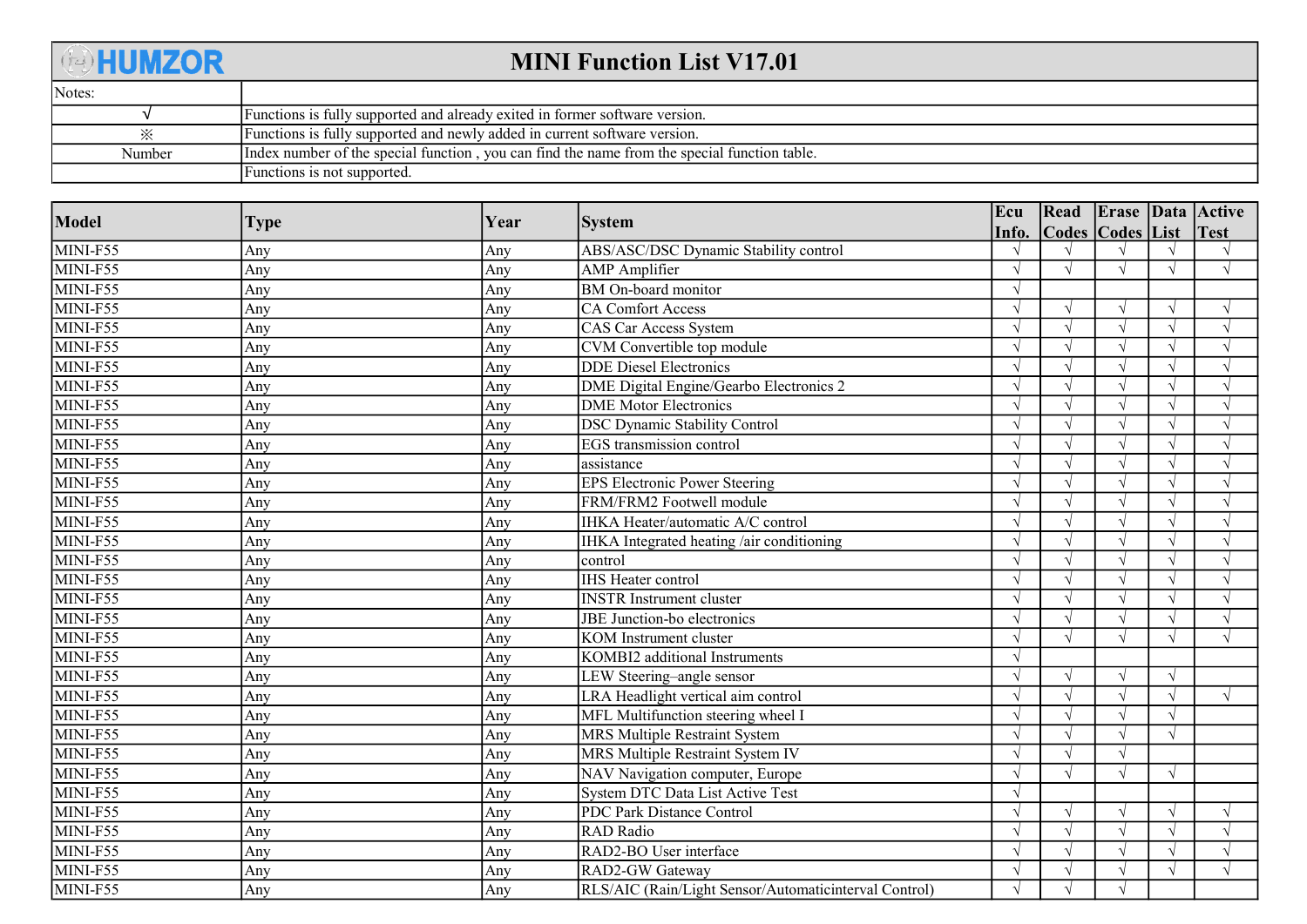| MINI-F55                      | Any | Any | SHD Sliding/tilting sunroof module        | $\sqrt{ }$ |            | $\sqrt{ }$ |            |            |
|-------------------------------|-----|-----|-------------------------------------------|------------|------------|------------|------------|------------|
| MINI-F55                      | Any | Any | SHD Sliding/tilting sunroof module        | $\sqrt{ }$ |            | $\sqrt{ }$ | $\sqrt{ }$ | $\sqrt{ }$ |
| MINI-F55                      | Any | Any | STH park heating                          |            |            |            |            |            |
| MINI-F55                      | Any | Any | SZL Switch center, steering column        | $\sqrt{ }$ |            | $\sqrt{ }$ | $\sqrt{ }$ |            |
| MINI-F55                      | Any | Any | ZKE Central body electronics BC 1         |            |            | $\sqrt{ }$ |            | $\sqrt{ }$ |
| MINI-F56                      | Any | Any | ABS/ASC/DSC Dynamic Stability control     |            |            | $\sqrt{ }$ |            | $\sqrt{ }$ |
| MINI-F56                      | Any | Any | <b>AMP</b> Amplifier                      | $\Delta$   |            | $\sqrt{ }$ |            | $\sqrt{ }$ |
| MINI-F56                      | Any | Any | <b>BM</b> On-board monitor                |            |            |            |            |            |
| MINI-F56                      | Any | Any | <b>CA Comfort Access</b>                  | $\sqrt{ }$ |            | $\sqrt{ }$ |            | $\sqrt{ }$ |
| MINI-F56                      | Any | Any | <b>CAS Car Access System</b>              | $\sqrt{ }$ |            | $\sqrt{ }$ |            | $\sqrt{ }$ |
| MINI-F56                      | Any | Any | CVM Convertible top module                |            |            | $\sqrt{ }$ |            |            |
| $\overline{\text{MINI-F56}}$  | Any | Any | <b>DDE</b> Diesel Electronics             | $\sqrt{ }$ |            | $\sqrt{ }$ |            | $\sqrt{ }$ |
| MINI-F56                      | Any | Any | DME Digital Engine/Gearbo Electronics 2   | $\sqrt{ }$ |            | $\sqrt{ }$ |            | $\sqrt{ }$ |
| MINI-F56                      | Any | Any | <b>DME</b> Motor Electronics              |            |            | $\sqrt{ }$ |            |            |
| MINI-F56                      | Any | Any | <b>DSC Dynamic Stability Control</b>      |            |            | $\sqrt{ }$ |            | $\sqrt{ }$ |
| MINI-F56                      | Any | Any | <b>EGS</b> transmission control           |            |            | $\sqrt{ }$ |            | $\sqrt{ }$ |
| MINI-F56                      | Any | Any | assistance                                |            |            | $\sqrt{ }$ |            |            |
| MINI-F56                      | Any | Any | <b>EPS Electronic Power Steering</b>      | $\sqrt{ }$ |            | $\sqrt{ }$ |            | $\sqrt{ }$ |
| MINI-F56                      | Any | Any | FRM/FRM2 Footwell module                  | $\sqrt{ }$ |            | $\sqrt{ }$ |            | $\sqrt{ }$ |
| MINI-F56                      | Any | Any | IHKA Heater/automatic A/C control         |            |            | $\sqrt{ }$ |            |            |
| MINI-F56                      | Any | Any | IHKA Integrated heating /air conditioning | $\sqrt{ }$ |            | $\sqrt{ }$ |            | $\sqrt{ }$ |
| $\overline{\text{MINI}}$ -F56 | Any | Any | control                                   | $\sqrt{ }$ |            | $\sqrt{ }$ |            | $\sqrt{ }$ |
| $\overline{\text{MINI-F}}$ 56 | Any | Any | <b>IHS</b> Heater control                 | $\sqrt{ }$ |            | $\sqrt{ }$ |            | $\sqrt{ }$ |
| MINI-F56                      | Any | Any | <b>INSTR Instrument cluster</b>           | $\sqrt{ }$ |            | $\sqrt{ }$ |            | $\sqrt{ }$ |
| MINI-F56                      | Any | Any | JBE Junction-bo electronics               | $\sqrt{ }$ |            | $\sqrt{ }$ |            | $\sqrt{ }$ |
| $\overline{\text{MINI}}$ -F56 | Any | Any | <b>KOM</b> Instrument cluster             | $\sqrt{ }$ |            | $\sqrt{ }$ |            | $\sqrt{ }$ |
| MINI-F56                      | Any | Any | KOMBI2 additional Instruments             |            |            |            |            |            |
| MINI-F56                      | Any | Any | LEW Steering-angle sensor                 |            |            | $\sqrt{ }$ | $\sqrt{ }$ |            |
| MINI-F56                      | Any | Any | LRA Headlight vertical aim control        | $\gamma$   |            | $\sqrt{ }$ | $\sqrt{ }$ | $\sqrt{ }$ |
| MINI-F56                      | Any | Any | MFL Multifunction steering wheel I        |            |            | $\sqrt{ }$ | $\sqrt{ }$ |            |
| MINI-F56                      | Any | Any | <b>MRS Multiple Restraint System</b>      |            |            | $\sqrt{ }$ | $\sqrt{ }$ |            |
| MINI-F56                      | Any | Any | MRS Multiple Restraint System IV          |            |            | $\sqrt{ }$ |            |            |
| MINI-F56                      | Any | Any | NAV Navigation computer, Europe           |            |            | $\sqrt{ }$ | $\sqrt{ }$ |            |
| MINI-F56                      | Any | Any | System DTC Data List Active Test          |            |            |            |            |            |
| $\overline{\text{MINI-F56}}$  | Any | Any | PDC Park Distance Control                 | $\sqrt{ }$ |            | $\sqrt{ }$ | V          | $\sqrt{ }$ |
| MINI-F56                      | Any | Any | <b>RAD</b> Radio                          | $\sqrt{ }$ |            | $\sqrt{ }$ |            |            |
| $\overline{\text{MINI}}$ -F56 | Any | Any | RAD2-BO User interface                    | $\sqrt{ }$ | $\sqrt{ }$ | $\sqrt{ }$ | $\sqrt{ }$ | $\sqrt{ }$ |
| MINI-F56                      | Any | Any | RAD2-GW Gateway                           | $\sqrt{ }$ |            | $\sqrt{ }$ |            | $\sqrt{ }$ |
| MINI-F56                      |     |     | RLS/AIC (Rain/Light Sensor/Automatic      | $\sqrt{ }$ | $\sqrt{ }$ | $\sqrt{ }$ |            |            |
|                               | Any | Any | interval Control)                         |            |            |            |            |            |
| MINI-F56                      | Any | Any | SHD Sliding/tilting sunroof module        | $\sqrt{ }$ |            | $\sqrt{ }$ |            |            |
| MINI-F56                      | Any | Any | SHD Sliding/tilting sunroof module        | $\sqrt{ }$ |            | $\sqrt{ }$ | $\sqrt{ }$ | $\sqrt{ }$ |
| MINI-F56                      | Any | Any | STH park heating                          |            |            |            |            |            |
| MINI-F56                      | Any | Any | SZL Switch center, steering column        | $\sqrt{ }$ |            | $\sqrt{ }$ | $\sqrt{ }$ |            |
| MINI-F56                      | Any | Any | ZKE Central body electronics BC 1         | $\sqrt{ }$ |            | $\sqrt{ }$ | $\sqrt{ }$ | $\sqrt{ }$ |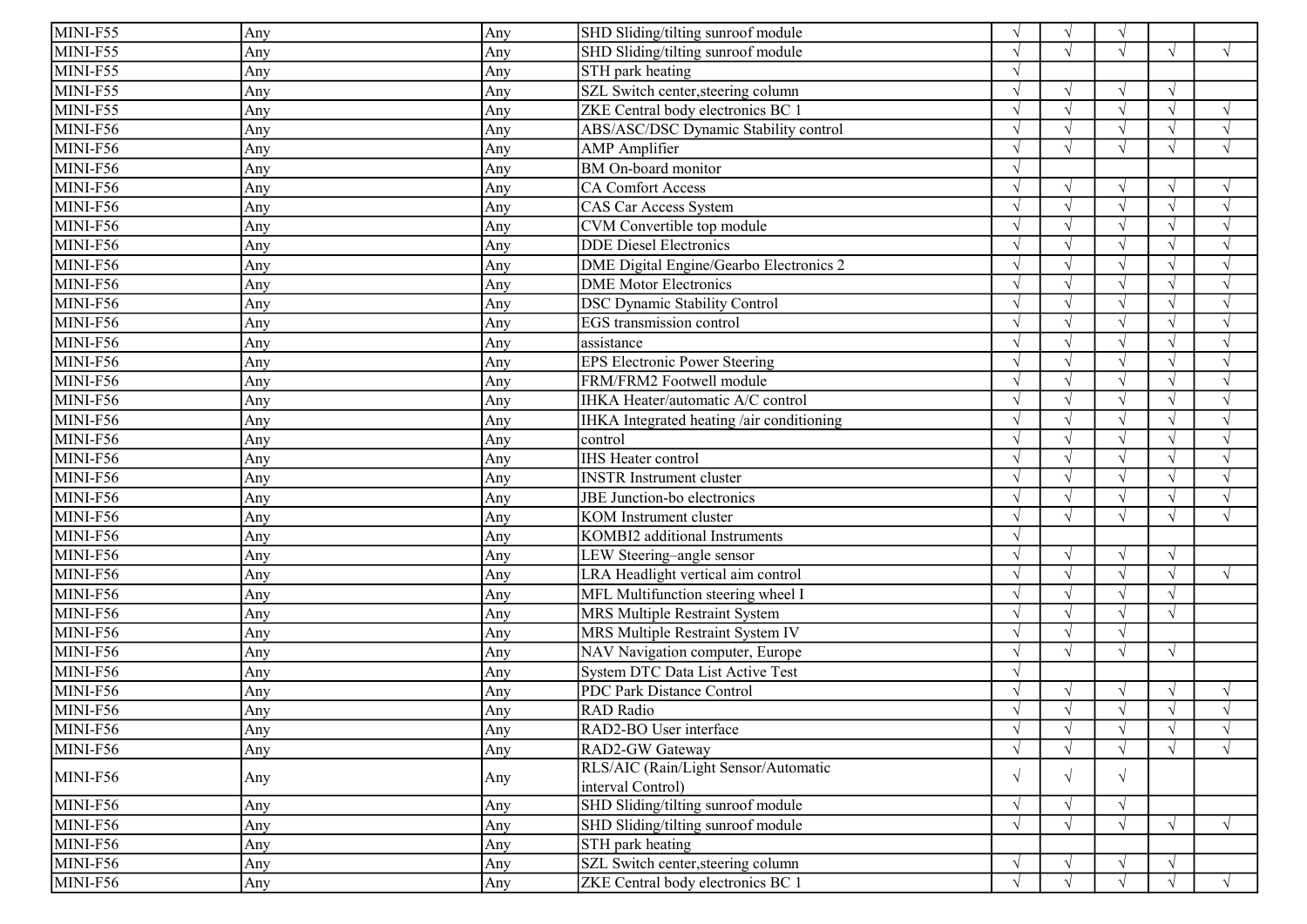|                  | MINI ONE,                   |           |                                         |            |            |            |            |            |
|------------------|-----------------------------|-----------|-----------------------------------------|------------|------------|------------|------------|------------|
| MINI-R50/R52/R53 | COOPER, COOPERS, COOPER     | 2001-2008 | ABS/ASC/DSC Dynamic Stability control   | $\sqrt{ }$ |            | $\sqrt{ }$ | $\sqrt{ }$ |            |
|                  | D,COOPER S I15              |           |                                         |            |            |            |            |            |
|                  | MINI ONE,                   |           |                                         |            |            |            |            |            |
| MINI-R50/R52/R53 | COOPER, COOPERS, COOPER     | 2001-2008 | <b>AMP</b> Amplifier                    | $\sqrt{ }$ | $\sqrt{ }$ | $\sqrt{ }$ | $\sqrt{ }$ | $\sqrt{ }$ |
|                  | D,COOPER S I15              |           |                                         |            |            |            |            |            |
|                  | MINI ONE,                   |           |                                         |            |            |            |            |            |
| MINI-R50/R52/R53 | COOPER, COOPERS, COOPER     | 2001-2008 | BM On-board monitor                     | $\sqrt{ }$ |            |            |            |            |
|                  | D,COOPER S I15              |           |                                         |            |            |            |            |            |
|                  | MINI ONE,                   |           |                                         |            |            |            |            |            |
| MINI-R50/R52/R53 | COOPER, COOPERS, COOPER     | 2001-2008 | <b>CA Comfort Access</b>                | $\sqrt{ }$ | $\sqrt{ }$ | $\sqrt{ }$ | $\sqrt{ }$ | $\sqrt{ }$ |
|                  | D,COOPER S I15              |           |                                         |            |            |            |            |            |
|                  | MINI ONE,                   |           |                                         |            |            |            |            |            |
| MINI-R50/R52/R53 | COOPER, COOPERS, COOPER     | 2001-2008 | CAS Car Access System                   | $\sqrt{ }$ | $\sqrt{ }$ | $\sqrt{ }$ | $\sqrt{ }$ | $\sqrt{ }$ |
|                  | D,COOPER S I15              |           |                                         |            |            |            |            |            |
|                  | MINI ONE,                   |           |                                         |            |            |            |            |            |
| MINI-R50/R52/R53 | COOPER, COOPERS, COOPER     | 2001-2008 | CVM Convertible top module              | $\sqrt{ }$ | $\sqrt{ }$ | $\sqrt{ }$ | $\sqrt{ }$ |            |
|                  | D,COOPER S I15              |           |                                         |            |            |            |            |            |
|                  | MINI ONE,                   |           |                                         |            |            |            |            |            |
| MINI-R50/R52/R53 | COOPER, COOPERS, COOPER     | 2001-2008 | <b>DDE</b> Diesel Electronics           | $\sqrt{ }$ | $\sqrt{}$  | $\sqrt{}$  | $\sqrt{ }$ |            |
|                  | D,COOPER S I15              |           |                                         |            |            |            |            |            |
|                  | MINI ONE,                   |           |                                         |            |            |            |            |            |
| MINI-R50/R52/R53 | COOPER, COOPERS, COOPER     | 2001-2008 | DME Digital Engine/Gearbo Electronics 2 | $\sqrt{ }$ | √          | $\sqrt{}$  | $\sqrt{ }$ |            |
|                  | D,COOPER S I15              |           |                                         |            |            |            |            |            |
|                  | MINI ONE,                   |           |                                         |            |            |            |            |            |
| MINI-R50/R52/R53 | COOPER, COOPERS, COOPER     | 2001-2008 | <b>DME</b> Motor Electronics            | $\sqrt{ }$ | $\sqrt{}$  | V          | $\sqrt{ }$ |            |
|                  | D,COOPER S I15              |           |                                         |            |            |            |            |            |
|                  | MINI ONE,                   |           |                                         |            |            |            |            |            |
| MINI-R50/R52/R53 | COOPER,COOPERS,COOPER       | 2001-2008 | <b>DSC Dynamic Stability Control</b>    | $\sqrt{ }$ | $\sqrt{}$  | V          | $\sqrt{ }$ |            |
|                  | D,COOPER S I15              |           |                                         |            |            |            |            |            |
|                  | MINI ONE,                   |           |                                         |            |            |            |            |            |
| MINI-R50/R52/R53 | COOPER,COOPERS,COOPER       | 2001-2008 | EGS transmission control                | $\sqrt{ }$ | $\sqrt{ }$ | $\sqrt{ }$ | $\sqrt{ }$ |            |
|                  | D,COOPER S I15<br>MINI ONE, |           |                                         |            |            |            |            |            |
|                  |                             |           |                                         |            |            |            |            |            |
| MINI-R50/R52/R53 | COOPER, COOPERS, COOPER     | 2001-2008 | assistance                              | $\sqrt{ }$ | √          | $\sqrt{}$  |            |            |
|                  | D,COOPER S I15              |           |                                         |            |            |            |            |            |
|                  | MINI ONE,                   |           |                                         |            |            |            |            |            |
| MINI-R50/R52/R53 | COOPER, COOPERS, COOPER     | 2001-2008 | <b>EPS Electronic Power Steering</b>    | $\sqrt{ }$ | $\sqrt{ }$ | $\sqrt{ }$ |            |            |
|                  | D, COOPER S I15             |           |                                         |            |            |            |            |            |
|                  | MINI ONE,                   |           |                                         |            |            |            |            |            |
| MINI-R50/R52/R53 | COOPER, COOPERS, COOPER     | 2001-2008 | FRM/FRM2 Footwell module                | $\sqrt{ }$ | $\sqrt{ }$ | $\sqrt{}$  | $\sqrt{}$  | $\sqrt{ }$ |
|                  | $D$ , COOPER S $I15$        |           |                                         |            |            |            |            |            |
|                  | MINI ONE,                   |           |                                         |            |            |            |            |            |
| MINI-R50/R52/R53 | COOPER, COOPERS, COOPER     | 2001-2008 | IHKA Heater/automatic A/C control       | $\sqrt{ }$ | $\sqrt{ }$ | $\sqrt{}$  | $\sqrt{ }$ | $\sqrt{ }$ |
|                  | $D$ , COOPER S I15          |           |                                         |            |            |            |            |            |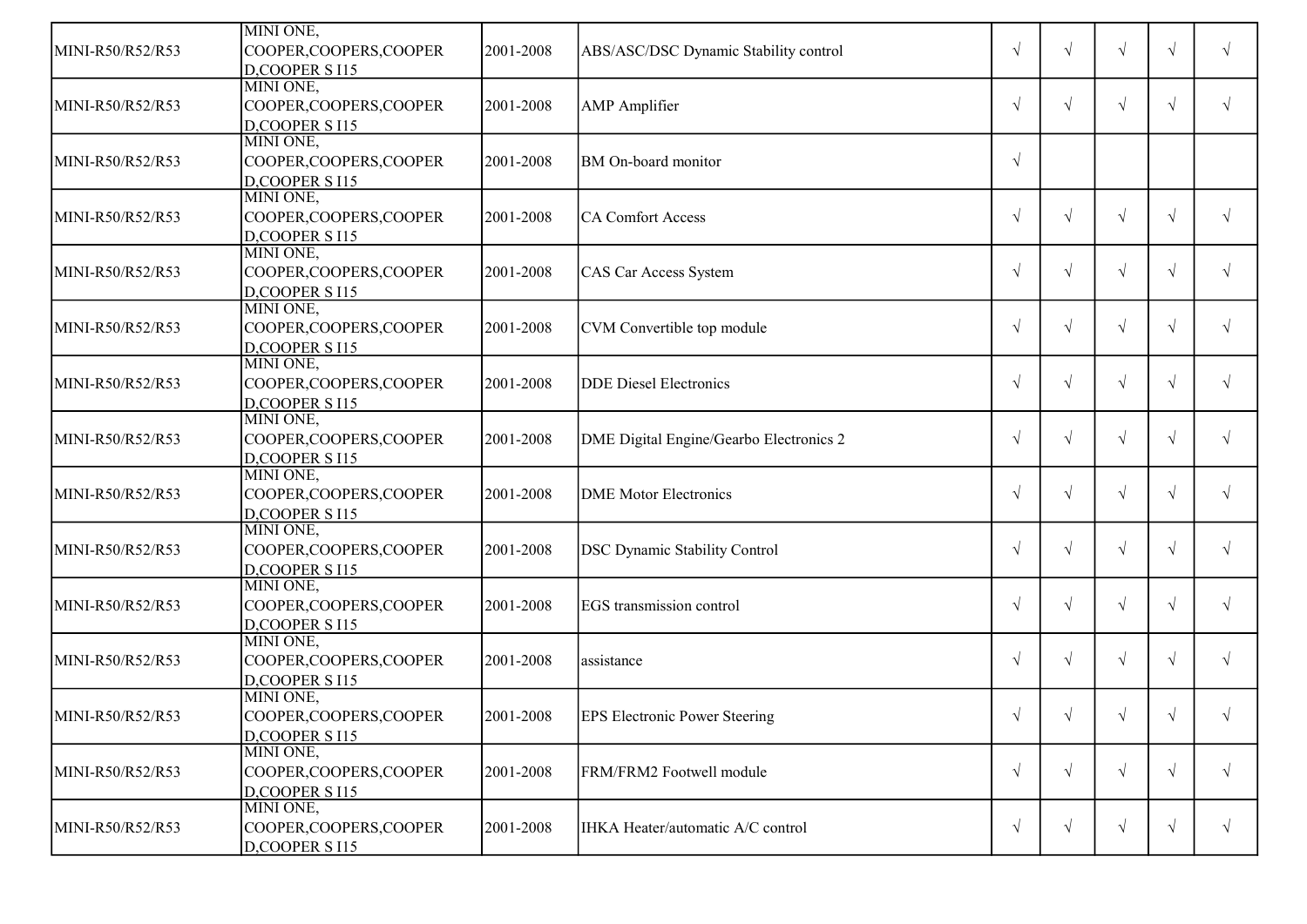|                  | MINI ONE,               |           |                                           |            |            |            |            |            |
|------------------|-------------------------|-----------|-------------------------------------------|------------|------------|------------|------------|------------|
| MINI-R50/R52/R53 | COOPER, COOPERS, COOPER | 2001-2008 | IHKA Integrated heating /air conditioning | $\sqrt{ }$ |            |            | $\sqrt{ }$ |            |
|                  | D,COOPER S I15          |           |                                           |            |            |            |            |            |
|                  | MINI ONE,               |           |                                           |            |            |            |            |            |
| MINI-R50/R52/R53 | COOPER, COOPERS, COOPER | 2001-2008 | control                                   | $\sqrt{ }$ | $\sqrt{ }$ | $\sqrt{}$  | $\sqrt{ }$ | $\sqrt{ }$ |
|                  | D,COOPER S I15          |           |                                           |            |            |            |            |            |
|                  | MINI ONE,               |           |                                           |            |            |            |            |            |
| MINI-R50/R52/R53 | COOPER, COOPERS, COOPER | 2001-2008 | <b>IHS</b> Heater control                 | $\sqrt{ }$ | $\sqrt{ }$ | $\sqrt{}$  | $\sqrt{ }$ | $\sqrt{ }$ |
|                  | D,COOPER S I15          |           |                                           |            |            |            |            |            |
|                  | MINI ONE,               |           |                                           |            |            |            |            |            |
| MINI-R50/R52/R53 | COOPER, COOPERS, COOPER | 2001-2008 | <b>INSTR</b> Instrument cluster           | $\sqrt{ }$ | $\sqrt{ }$ | $\sqrt{ }$ | $\sqrt{ }$ | $\sqrt{ }$ |
|                  | D,COOPER S I15          |           |                                           |            |            |            |            |            |
|                  | MINI ONE,               |           |                                           |            |            |            |            |            |
| MINI-R50/R52/R53 | COOPER, COOPERS, COOPER | 2001-2008 | JBE Junction-bo electronics               | $\sqrt{ }$ | $\sqrt{ }$ | $\sqrt{ }$ | $\sqrt{ }$ | $\sqrt{ }$ |
|                  | D,COOPER S I15          |           |                                           |            |            |            |            |            |
|                  | MINI ONE,               |           |                                           |            |            |            |            |            |
| MINI-R50/R52/R53 | COOPER, COOPERS, COOPER | 2001-2008 | <b>KOM</b> Instrument cluster             | $\sqrt{ }$ | $\sqrt{ }$ | $\sqrt{}$  | $\sqrt{ }$ |            |
|                  | D,COOPER S I15          |           |                                           |            |            |            |            |            |
|                  | MINI ONE,               |           |                                           |            |            |            |            |            |
| MINI-R50/R52/R53 | COOPER, COOPERS, COOPER | 2001-2008 | KOMBI2 additional Instruments             |            |            |            |            |            |
|                  | D,COOPER S I15          |           |                                           |            |            |            |            |            |
|                  | MINI ONE,               |           |                                           |            |            |            |            |            |
| MINI-R50/R52/R53 | COOPER, COOPERS, COOPER | 2001-2008 | LEW Steering-angle sensor                 | $\sqrt{ }$ | $\sqrt{}$  | V          | $\sqrt{ }$ |            |
|                  | D,COOPER S I15          |           |                                           |            |            |            |            |            |
|                  | MINI ONE,               |           |                                           |            |            |            |            |            |
| MINI-R50/R52/R53 | COOPER, COOPERS, COOPER | 2001-2008 | LRA Headlight vertical aim control        | $\sqrt{ }$ | $\sqrt{ }$ | V          | $\sqrt{ }$ |            |
|                  | D,COOPER S I15          |           |                                           |            |            |            |            |            |
|                  | MINI ONE,               |           |                                           |            |            |            |            |            |
| MINI-R50/R52/R53 | COOPER, COOPERS, COOPER | 2001-2008 | MFL Multifunction steering wheel I        | $\sqrt{ }$ | $\sqrt{}$  | V          | $\sqrt{ }$ |            |
|                  | D,COOPER S I15          |           |                                           |            |            |            |            |            |
|                  | MINI ONE,               |           |                                           |            |            |            |            |            |
| MINI-R50/R52/R53 | COOPER, COOPERS, COOPER | 2001-2008 | MRS Multiple Restraint System             | $\sqrt{ }$ | $\sqrt{}$  | $\sqrt{}$  | $\sqrt{ }$ |            |
|                  | D,COOPER S I15          |           |                                           |            |            |            |            |            |
|                  | MINI ONE,               |           |                                           |            |            |            |            |            |
| MINI-R50/R52/R53 | COOPER, COOPERS, COOPER | 2001-2008 | MRS Multiple Restraint System IV          | $\sqrt{ }$ | $\sqrt{}$  | $\sqrt{}$  |            |            |
|                  | D,COOPER S I15          |           |                                           |            |            |            |            |            |
|                  | MINI ONE,               |           |                                           |            |            |            |            |            |
| MINI-R50/R52/R53 | COOPER, COOPERS, COOPER | 2001-2008 | NAV Navigation computer, Europe           | $\sqrt{ }$ | $\sqrt{ }$ | $\sqrt{}$  |            |            |
|                  | D,COOPER S I15          |           |                                           |            |            |            |            |            |
|                  | MINI ONE,               |           |                                           |            |            |            |            |            |
| MINI-R50/R52/R53 | COOPER, COOPERS, COOPER | 2001-2008 | System DTC Data List Active Test          | $\sqrt{ }$ |            |            |            |            |
|                  | $D$ , COOPER S $115$    |           |                                           |            |            |            |            |            |
|                  | MINI ONE,               |           |                                           |            |            |            |            |            |
| MINI-R50/R52/R53 | COOPER, COOPERS, COOPER | 2001-2008 | PDC Park Distance Control                 | $\sqrt{ }$ | $\sqrt{ }$ | $\sqrt{ }$ | $\sqrt{ }$ | $\sqrt{ }$ |
|                  | $D$ , COOPER S I15      |           |                                           |            |            |            |            |            |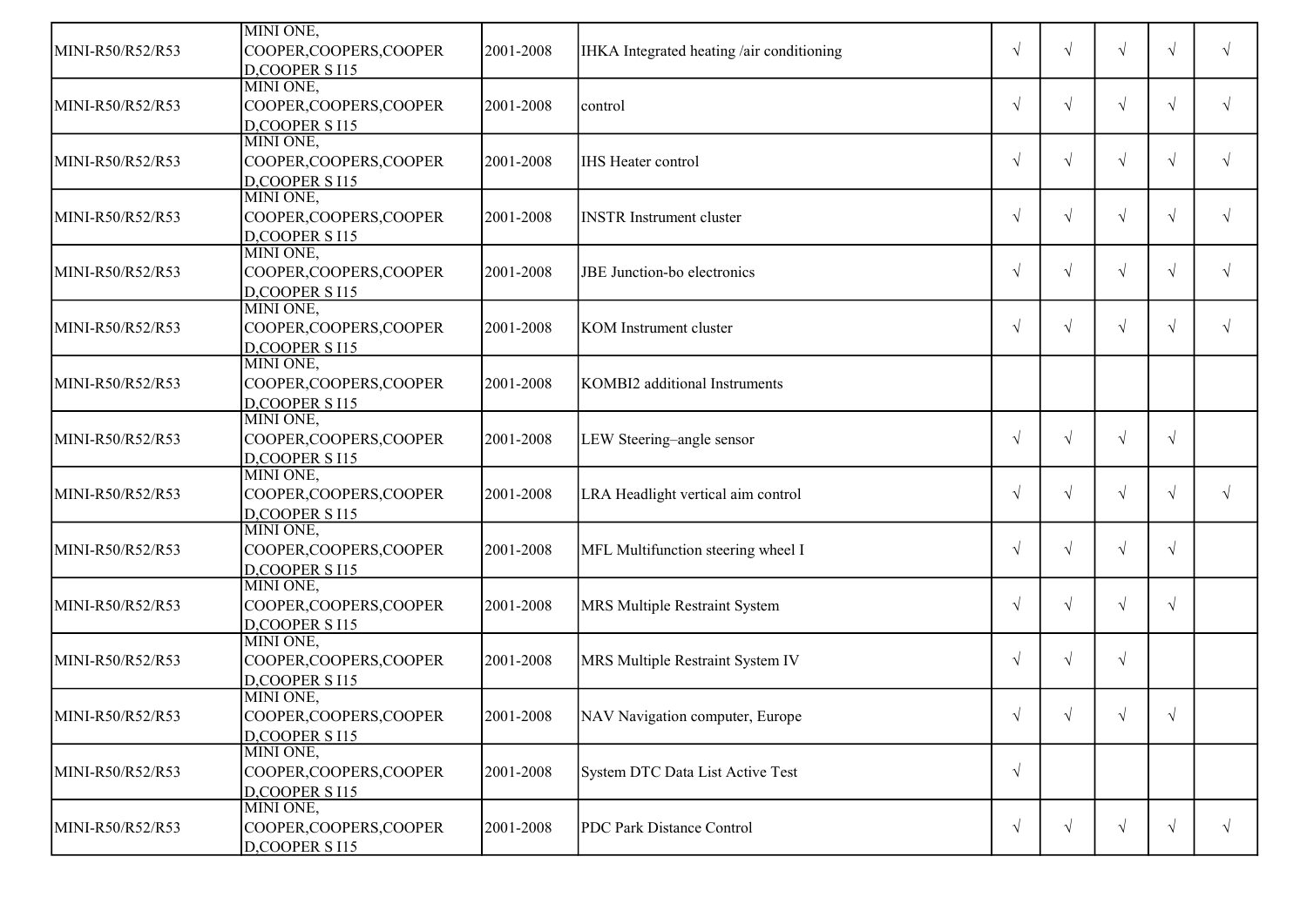|                  | MINI ONE,               |           |                                       |            |            |            |            |            |
|------------------|-------------------------|-----------|---------------------------------------|------------|------------|------------|------------|------------|
| MINI-R50/R52/R53 | COOPER, COOPERS, COOPER | 2001-2008 | <b>RAD</b> Radio                      | $\sqrt{ }$ |            | $\sqrt{ }$ | $\sqrt{ }$ |            |
|                  | D,COOPER S I15          |           |                                       |            |            |            |            |            |
|                  | MINI ONE,               |           |                                       |            |            |            |            |            |
| MINI-R50/R52/R53 | COOPER, COOPERS, COOPER | 2001-2008 | RAD2-BO User interface                | $\sqrt{ }$ | $\sqrt{ }$ | $\sqrt{ }$ | $\sqrt{ }$ | $\sqrt{ }$ |
|                  | D,COOPER S I15          |           |                                       |            |            |            |            |            |
|                  | MINI ONE,               |           |                                       |            |            |            |            |            |
| MINI-R50/R52/R53 | COOPER, COOPERS, COOPER | 2001-2008 | RAD2-GW Gateway                       | $\sqrt{ }$ | $\sqrt{ }$ | $\sqrt{ }$ | $\sqrt{ }$ |            |
|                  | D,COOPER S I15          |           |                                       |            |            |            |            |            |
|                  | MINI ONE,               |           | RLS/AIC (Rain/Light Sensor/Automatic  |            |            |            |            |            |
| MINI-R50/R52/R53 | COOPER, COOPERS, COOPER | 2001-2008 | interval Control)                     | $\sqrt{ }$ | $\sqrt{ }$ | $\sqrt{}$  |            |            |
|                  | D,COOPER S I15          |           |                                       |            |            |            |            |            |
|                  | MINI ONE,               |           |                                       |            |            |            |            |            |
| MINI-R50/R52/R53 | COOPER, COOPERS, COOPER | 2001-2008 | SHD Sliding/tilting sunroof module    | $\sqrt{ }$ | $\sqrt{ }$ | $\sqrt{}$  |            |            |
|                  | D,COOPER S I15          |           |                                       |            |            |            |            |            |
|                  | MINI ONE,               |           |                                       |            |            |            |            |            |
| MINI-R50/R52/R53 | COOPER, COOPERS, COOPER | 2001-2008 | SHD Sliding/tilting sunroof module    | $\sqrt{ }$ | $\sqrt{ }$ | $\sqrt{ }$ | $\sqrt{ }$ |            |
|                  | D,COOPER S I15          |           |                                       |            |            |            |            |            |
|                  | MINI ONE,               |           |                                       |            |            |            |            |            |
| MINI-R50/R52/R53 | COOPER, COOPERS, COOPER | 2001-2008 | STH park heating                      |            |            |            |            |            |
|                  | D,COOPER S I15          |           |                                       |            |            |            |            |            |
|                  | MINI ONE,               |           |                                       |            |            |            |            |            |
| MINI-R50/R52/R53 | COOPER, COOPERS, COOPER | 2001-2008 | SZL Switch center, steering column    | $\sqrt{ }$ | √          | $\sqrt{}$  | $\sqrt{ }$ |            |
|                  | D,COOPER S I15          |           |                                       |            |            |            |            |            |
|                  | MINI ONE,               |           |                                       |            |            |            |            |            |
| MINI-R50/R52/R53 | COOPER, COOPERS, COOPER | 2001-2008 | ZKE Central body electronics BC 1     | $\sqrt{ }$ | $\sqrt{}$  | V          | $\sqrt{ }$ |            |
|                  | D,COOPER S I15          |           |                                       |            |            |            |            |            |
|                  | MINI ONE,               |           |                                       |            |            |            |            |            |
| MINI-R55/R56/R57 | COOPER,COOPERS,COOPER   | 2006-2016 | ABS/ASC/DSC Dynamic Stability control | $\sqrt{ }$ | √          | V          | $\sqrt{ }$ |            |
|                  | D,COOPER S I15          |           |                                       |            |            |            |            |            |
|                  | MINI ONE,               |           |                                       |            |            |            |            |            |
| MINI-R55/R56/R57 | COOPER,COOPERS,COOPER   | 2006-2016 | <b>AMP</b> Amplifier                  | $\sqrt{ }$ | $\sqrt{ }$ | $\sqrt{}$  | $\sqrt{ }$ |            |
|                  | D,COOPER S I15          |           |                                       |            |            |            |            |            |
|                  | MINI ONE,               |           |                                       |            |            |            |            |            |
| MINI-R55/R56/R57 | COOPER,COOPERS,COOPER   | 2006-2016 | BM On-board monitor                   |            |            |            |            |            |
|                  | D,COOPER S I15          |           |                                       |            |            |            |            |            |
|                  | MINI ONE,               |           |                                       |            |            |            |            |            |
| MINI-R55/R56/R57 | COOPER, COOPERS, COOPER | 2006-2016 | CA Comfort Access                     | $\sqrt{ }$ | $\sqrt{ }$ | $\sqrt{}$  |            |            |
|                  | D, COOPER S I15         |           |                                       |            |            |            |            |            |
|                  | MINI ONE,               |           |                                       |            |            |            |            |            |
| MINI-R55/R56/R57 | COOPER, COOPERS, COOPER | 2006-2016 | CAS Car Access System                 | $\sqrt{ }$ | $\sqrt{ }$ | $\sqrt{}$  | $\sqrt{}$  | $\sqrt{ }$ |
|                  | D.COOPER S I15          |           |                                       |            |            |            |            |            |
|                  | MINI ONE,               |           |                                       |            |            |            |            |            |
| MINI-R55/R56/R57 | COOPER, COOPERS, COOPER | 2006-2016 | CVM Convertible top module            | $\sqrt{ }$ | $\sqrt{ }$ | $\sqrt{ }$ | $\sqrt{ }$ | $\sqrt{ }$ |
|                  | $D$ , COOPER S I15      |           |                                       |            |            |            |            |            |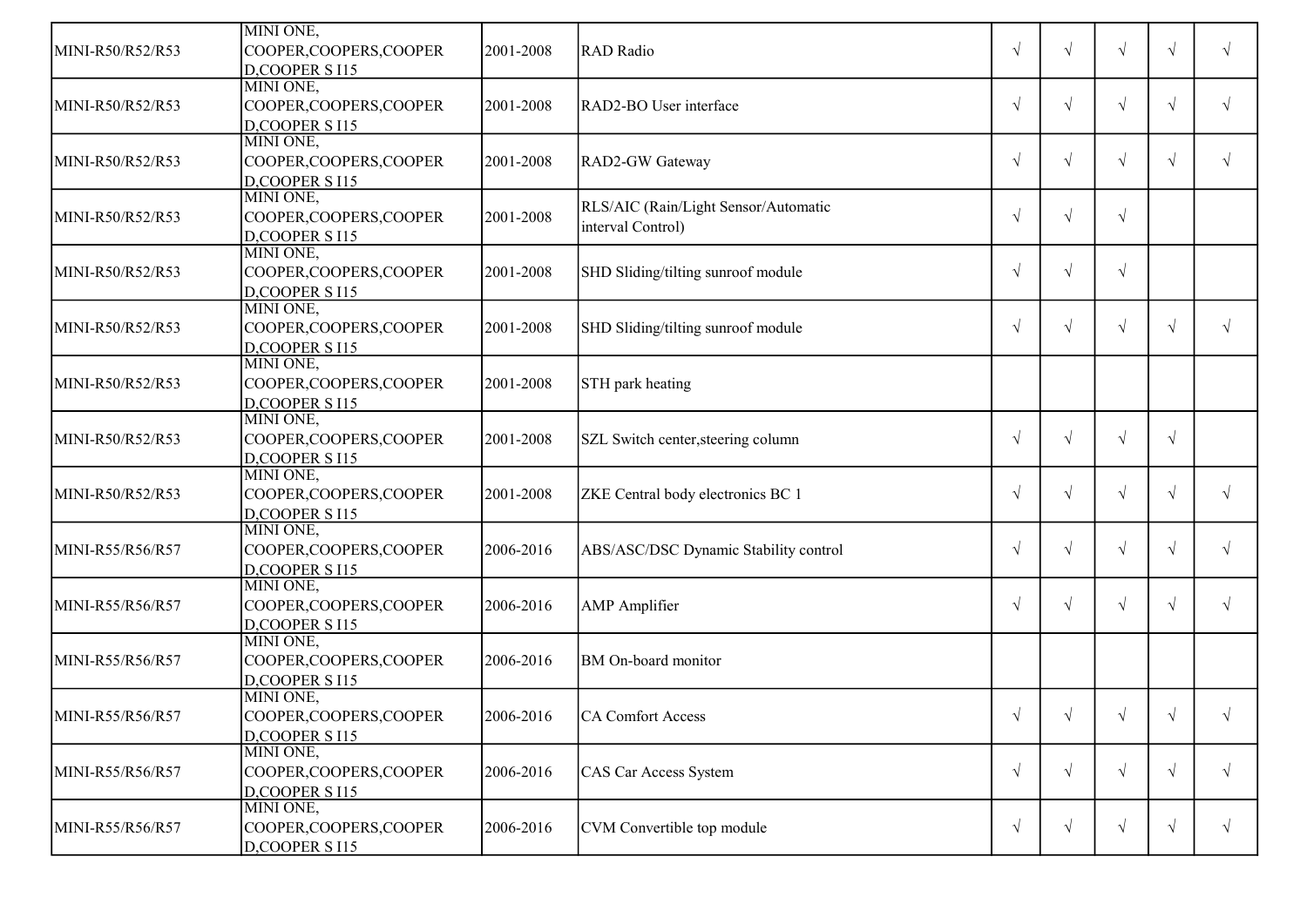| MINI-R55/R56/R57 | MINI ONE,<br>COOPER, COOPERS, COOPER | 2006-2016 | <b>DDE</b> Diesel Electronics             | $\sqrt{ }$ |            |            | $\sqrt{ }$ |            |
|------------------|--------------------------------------|-----------|-------------------------------------------|------------|------------|------------|------------|------------|
|                  | D.COOPER S I15                       |           |                                           |            |            |            |            |            |
|                  | MINI ONE,                            |           |                                           |            |            |            |            |            |
| MINI-R55/R56/R57 | COOPER, COOPERS, COOPER              | 2006-2016 | DME Digital Engine/Gearbo Electronics 2   | $\sqrt{ }$ | V          | $\sqrt{ }$ | $\sqrt{ }$ |            |
|                  | D,COOPER S I15                       |           |                                           |            |            |            |            |            |
|                  | MINI ONE,                            |           |                                           |            |            |            |            |            |
| MINI-R55/R56/R57 | COOPER, COOPERS, COOPER              | 2006-2016 | <b>DME</b> Motor Electronics              | $\sqrt{ }$ | $\sqrt{ }$ | $\sqrt{}$  | $\sqrt{ }$ |            |
|                  | D,COOPER S I15                       |           |                                           |            |            |            |            |            |
|                  | MINI ONE,                            |           |                                           |            |            |            |            |            |
| MINI-R55/R56/R57 | COOPER, COOPERS, COOPER              | 2006-2016 | <b>DSC Dynamic Stability Control</b>      | $\sqrt{ }$ | $\sqrt{}$  | V          | $\sqrt{ }$ |            |
|                  | D,COOPER S I15                       |           |                                           |            |            |            |            |            |
|                  | MINI ONE,                            |           |                                           |            |            |            |            |            |
| MINI-R55/R56/R57 | COOPER, COOPERS, COOPER              | 2006-2016 | EGS transmission control                  | $\sqrt{ }$ | $\sqrt{ }$ | $\sqrt{ }$ | $\sqrt{ }$ |            |
|                  | D,COOPER S I15                       |           |                                           |            |            |            |            |            |
|                  | MINI ONE,                            |           |                                           |            |            |            |            |            |
| MINI-R55/R56/R57 | COOPER, COOPERS, COOPER              | 2006-2016 | assistance                                | $\sqrt{ }$ | $\sqrt{ }$ | $\sqrt{ }$ | $\sqrt{ }$ | $\sqrt{ }$ |
|                  | D,COOPER S I15                       |           |                                           |            |            |            |            |            |
|                  | MINI ONE,                            |           |                                           |            |            |            |            |            |
| MINI-R55/R56/R57 | COOPER, COOPERS, COOPER              | 2006-2016 | <b>EPS Electronic Power Steering</b>      | $\sqrt{ }$ | $\sqrt{ }$ | $\sqrt{ }$ | $\sqrt{ }$ |            |
|                  | D,COOPER S I15                       |           |                                           |            |            |            |            |            |
|                  | MINI ONE,                            |           |                                           |            |            |            |            |            |
| MINI-R55/R56/R57 | COOPER, COOPERS, COOPER              | 2006-2016 | FRM/FRM2 Footwell module                  | $\sqrt{ }$ | $\sqrt{}$  | $\sqrt{}$  | $\sqrt{ }$ | $\sqrt{ }$ |
|                  | D,COOPER S I15                       |           |                                           |            |            |            |            |            |
|                  | MINI ONE,                            |           |                                           |            |            |            |            |            |
| MINI-R55/R56/R57 | COOPER, COOPERS, COOPER              | 2006-2016 | IHKA Heater/automatic A/C control         | $\sqrt{ }$ | $\sqrt{}$  | V          | $\sqrt{ }$ |            |
|                  | D,COOPER S I15                       |           |                                           |            |            |            |            |            |
|                  | MINI ONE,                            |           |                                           |            |            |            |            |            |
| MINI-R55/R56/R57 | COOPER, COOPERS, COOPER              | 2006-2016 | IHKA Integrated heating /air conditioning | $\sqrt{ }$ | $\sqrt{ }$ | V          | $\sqrt{ }$ |            |
|                  | D,COOPER S I15<br>MINI ONE,          |           |                                           |            |            |            |            |            |
| MINI-R55/R56/R57 | COOPER, COOPERS, COOPER              | 2006-2016 |                                           | $\sqrt{ }$ | $\sqrt{}$  | V          | $\sqrt{ }$ |            |
|                  | D,COOPER S I15                       |           | control                                   |            |            |            |            |            |
|                  | MINI ONE,                            |           |                                           |            |            |            |            |            |
| MINI-R55/R56/R57 | COOPER, COOPERS, COOPER              | 2006-2016 | <b>IHS Heater control</b>                 | $\sqrt{ }$ | $\sqrt{ }$ | V          | $\sqrt{ }$ |            |
|                  | D,COOPER S I15                       |           |                                           |            |            |            |            |            |
|                  | MINI ONE,                            |           |                                           |            |            |            |            |            |
| MINI-R55/R56/R57 | COOPER, COOPERS, COOPER              | 2006-2016 | <b>INSTR</b> Instrument cluster           | $\sqrt{}$  | $\sqrt{ }$ |            |            |            |
|                  | D,COOPER S I15                       |           |                                           |            |            |            |            |            |
|                  | MINI ONE,                            |           |                                           |            |            |            |            |            |
| MINI-R55/R56/R57 | COOPER, COOPERS, COOPER              | 2006-2016 | JBE Junction-bo electronics               | $\sqrt{ }$ | $\sqrt{ }$ | $\sqrt{}$  | $\sqrt{ }$ | $\sqrt{ }$ |
|                  | D,COOPER S I15                       |           |                                           |            |            |            |            |            |
|                  | MINI ONE,                            |           |                                           |            |            |            |            |            |
| MINI-R55/R56/R57 | COOPER, COOPERS, COOPER              | 2006-2016 | KOM Instrument cluster                    | $\sqrt{ }$ | $\sqrt{ }$ | $\sqrt{}$  | $\sqrt{ }$ | $\sqrt{ }$ |
|                  | $D$ , COOPER S I15                   |           |                                           |            |            |            |            |            |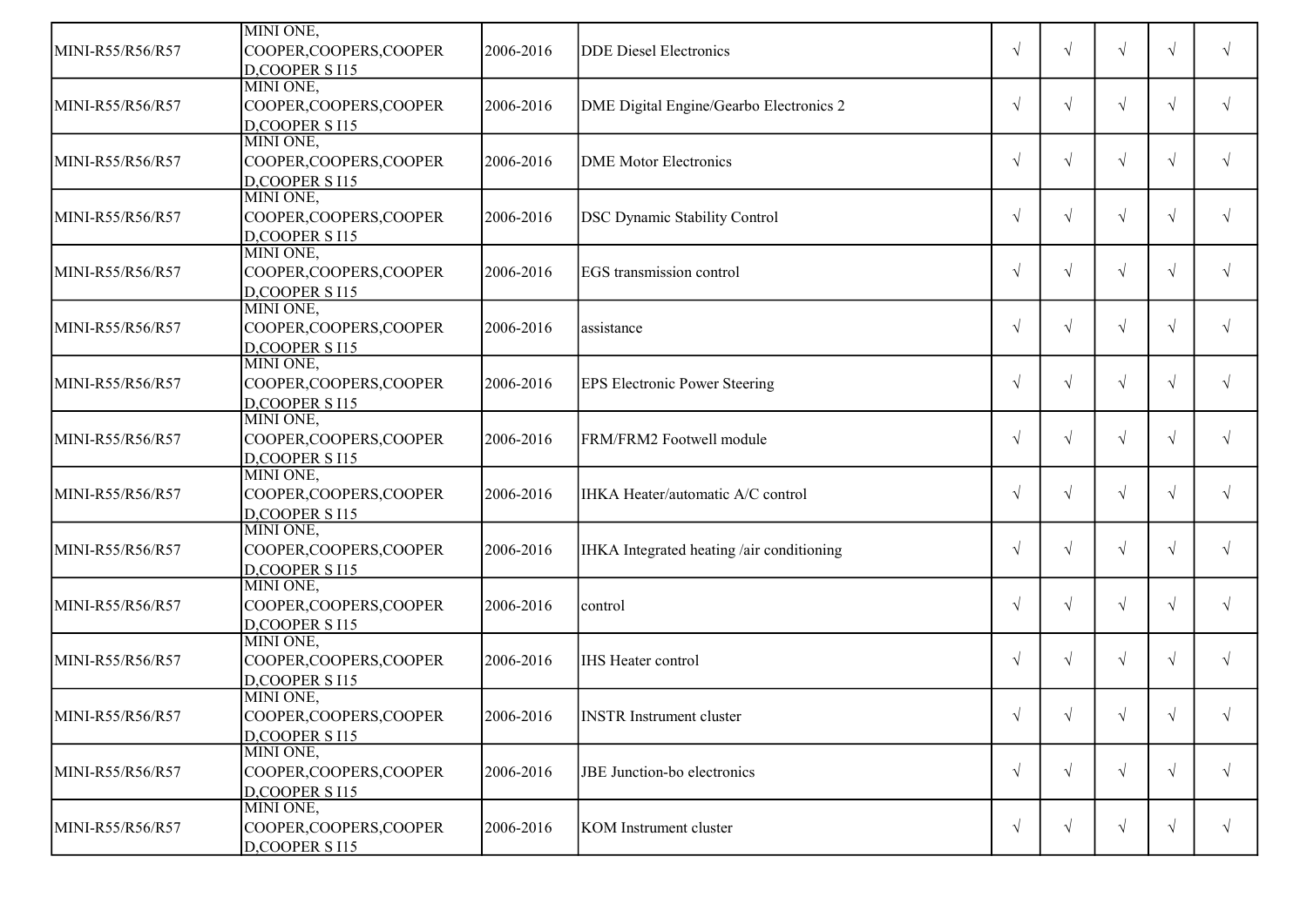|                  | MINI ONE,                   |           |                                      |            |            |            |            |            |
|------------------|-----------------------------|-----------|--------------------------------------|------------|------------|------------|------------|------------|
| MINI-R55/R56/R57 | COOPER, COOPERS, COOPER     | 2006-2016 | KOMBI2 additional Instruments        | $\sqrt{ }$ |            |            |            |            |
|                  | D,COOPER S I15              |           |                                      |            |            |            |            |            |
|                  | MINI ONE,                   |           |                                      |            |            |            |            |            |
| MINI-R55/R56/R57 | COOPER, COOPERS, COOPER     | 2006-2016 | LEW Steering-angle sensor            | $\sqrt{ }$ | $\sqrt{ }$ | $\sqrt{ }$ | $\sqrt{ }$ |            |
|                  | D,COOPER S I15              |           |                                      |            |            |            |            |            |
|                  | MINI ONE,                   |           |                                      |            |            |            |            |            |
| MINI-R55/R56/R57 | COOPER, COOPERS, COOPER     | 2006-2016 | LRA Headlight vertical aim control   | $\sqrt{ }$ | $\sqrt{ }$ | $\sqrt{ }$ | $\sqrt{}$  | $\sqrt{ }$ |
|                  | D,COOPER S I15              |           |                                      |            |            |            |            |            |
|                  | MINI ONE,                   |           |                                      |            |            |            |            |            |
| MINI-R55/R56/R57 | COOPER, COOPERS, COOPER     | 2006-2016 | MFL Multifunction steering wheel I   | $\sqrt{ }$ | $\sqrt{ }$ | $\sqrt{ }$ | $\sqrt{ }$ |            |
|                  | D,COOPER S I15              |           |                                      |            |            |            |            |            |
|                  | MINI ONE,                   |           |                                      |            |            |            |            |            |
| MINI-R55/R56/R57 | COOPER, COOPERS, COOPER     | 2006-2016 | MRS Multiple Restraint System        | $\sqrt{ }$ | $\sqrt{ }$ | $\sqrt{ }$ | $\sqrt{ }$ |            |
|                  | D,COOPER S I15              |           |                                      |            |            |            |            |            |
|                  | MINI ONE,                   |           |                                      |            |            |            |            |            |
| MINI-R55/R56/R57 | COOPER, COOPERS, COOPER     | 2006-2016 | MRS Multiple Restraint System IV     | $\sqrt{ }$ | $\sqrt{ }$ | $\sqrt{ }$ |            |            |
|                  | D,COOPER S I15              |           |                                      |            |            |            |            |            |
|                  | MINI ONE,                   |           |                                      |            |            |            |            |            |
| MINI-R55/R56/R57 | COOPER, COOPERS, COOPER     | 2006-2016 | NAV Navigation computer, Europe      | $\sqrt{ }$ | $\sqrt{ }$ | $\sqrt{ }$ | $\sqrt{ }$ |            |
|                  | D,COOPER S I15              |           |                                      |            |            |            |            |            |
|                  | MINI ONE,                   |           |                                      |            |            |            |            |            |
| MINI-R55/R56/R57 | COOPER, COOPERS, COOPER     | 2006-2016 | System DTC Data List Active Test     |            |            |            |            |            |
|                  | D,COOPER S I15              |           |                                      |            |            |            |            |            |
|                  | MINI ONE,                   |           |                                      |            |            |            |            |            |
| MINI-R55/R56/R57 | COOPER, COOPERS, COOPER     | 2006-2016 | PDC Park Distance Control            | $\sqrt{ }$ | $\sqrt{ }$ | $\sqrt{ }$ | $\sqrt{}$  | $\sqrt{ }$ |
|                  | D,COOPER S I15              |           |                                      |            |            |            |            |            |
|                  | MINI ONE,                   |           |                                      |            |            |            |            |            |
| MINI-R55/R56/R57 | COOPER, COOPERS, COOPER     | 2006-2016 | <b>RAD</b> Radio                     | $\sqrt{ }$ | $\sqrt{ }$ | $\sqrt{ }$ | $\sqrt{ }$ | $\sqrt{ }$ |
|                  | D,COOPER S I15              |           |                                      |            |            |            |            |            |
|                  | MINI ONE,                   |           |                                      |            |            |            |            |            |
| MINI-R55/R56/R57 | COOPER, COOPERS, COOPER     | 2006-2016 | RAD2-BO User interface               | $\sqrt{ }$ | $\sqrt{ }$ | $\sqrt{ }$ | V          | $\sqrt{ }$ |
|                  | D,COOPER S I15              |           |                                      |            |            |            |            |            |
|                  | MINI ONE,                   |           |                                      |            |            |            |            |            |
| MINI-R55/R56/R57 | COOPER, COOPERS, COOPER     | 2006-2016 | RAD2-GW Gateway                      | $\sqrt{ }$ | $\sqrt{ }$ | $\sqrt{ }$ | V          | $\sqrt{ }$ |
|                  | D,COOPER S I15              |           |                                      |            |            |            |            |            |
|                  | MINI ONE,                   |           | RLS/AIC (Rain/Light Sensor/Automatic |            |            |            |            |            |
| MINI-R55/R56/R57 | COOPER, COOPERS, COOPER     | 2006-2016 | interval Control)                    | $\sqrt{ }$ | $\sqrt{ }$ |            |            |            |
|                  | D,COOPER S I15<br>MINI ONE, |           |                                      |            |            |            |            |            |
|                  |                             |           |                                      |            |            |            |            |            |
| MINI-R55/R56/R57 | COOPER, COOPERS, COOPER     | 2006-2016 | SHD Sliding/tilting sunroof module   | $\sqrt{ }$ | $\sqrt{ }$ | $\sqrt{ }$ |            |            |
|                  | D,COOPER S I15<br>MINI ONE, |           |                                      |            |            |            |            |            |
|                  |                             |           |                                      |            |            | $\sqrt{ }$ |            | $\sqrt{ }$ |
| MINI-R55/R56/R57 | COOPER,COOPERS,COOPER       | 2006-2016 | SHD Sliding/tilting sunroof module   | $\sqrt{ }$ | $\sqrt{ }$ |            | $\sqrt{ }$ |            |
|                  | D,COOPER S I15              |           |                                      |            |            |            |            |            |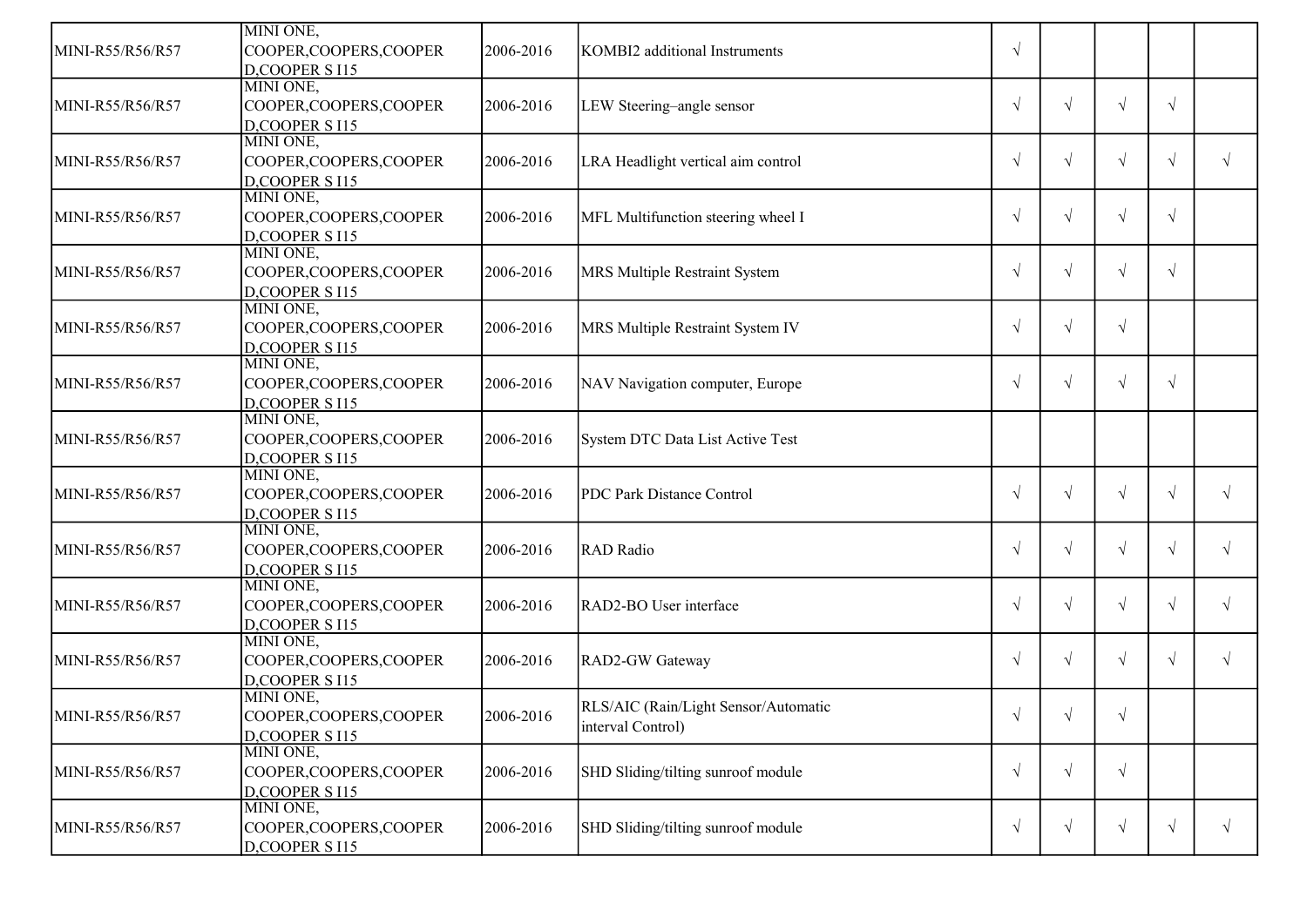|                                  | MINI ONE,               |           |                                           |            |            |            |            |                          |
|----------------------------------|-------------------------|-----------|-------------------------------------------|------------|------------|------------|------------|--------------------------|
| MINI-R55/R56/R57                 | COOPER, COOPERS, COOPER | 2006-2016 | STH park heating                          | $\sqrt{ }$ |            |            |            |                          |
|                                  | D,COOPER S I15          |           |                                           |            |            |            |            |                          |
|                                  | MINI ONE,               |           |                                           |            |            |            |            |                          |
| MINI-R55/R56/R57                 | COOPER, COOPERS, COOPER | 2006-2016 | SZL Switch center, steering column        | $\sqrt{ }$ | $\sqrt{ }$ | $\sqrt{ }$ | $\sqrt{ }$ |                          |
|                                  | D,COOPER S I15          |           |                                           |            |            |            |            |                          |
|                                  | MINI ONE,               |           |                                           |            |            |            |            |                          |
| MINI-R55/R56/R57                 | COOPER, COOPERS, COOPER | 2006-2016 | ZKE Central body electronics BC 1         | $\sqrt{ }$ | $\sqrt{}$  | $\sqrt{ }$ | $\sqrt{ }$ | $\sqrt{ }$               |
|                                  | D,COOPER S I15          |           |                                           |            |            |            |            |                          |
| MINI-R58/R59                     | Any                     | Any       | ABS/ASC/DSC Dynamic Stability control     | $\sqrt{ }$ |            | $\sqrt{ }$ |            |                          |
| <b>MINI-R58/R59</b>              | Any                     | Any       | <b>AMP</b> Amplifier                      | $\sqrt{ }$ |            | $\sqrt{ }$ |            | $\sqrt{ }$               |
| <b>MINI-R58/R59</b>              | Any                     | Any       | <b>BM</b> On-board monitor                |            |            |            |            |                          |
| MINI-R58/R59                     | Any                     | Any       | <b>CA Comfort Access</b>                  |            |            | $\sqrt{ }$ |            |                          |
| MINI-R58/R59                     | Any                     | Any       | <b>CAS Car Access System</b>              |            |            | $\sqrt{ }$ |            | $\mathcal{N}$            |
| MINI-R58/R59                     | Any                     | Any       | CVM Convertible top module                |            |            | $\sqrt{ }$ |            |                          |
| MINI-R58/R59                     | Any                     | Any       | <b>DDE</b> Diesel Electronics             |            |            | N          |            |                          |
| MINI-R58/R59                     | Any                     | Any       | DME Digital Engine/Gearbo Electronics 2   |            |            | $\sqrt{ }$ |            | $\sqrt{ }$               |
| MINI-R58/R59                     | Any                     | Any       | <b>DME</b> Motor Electronics              | $\sqrt{ }$ |            | $\sqrt{ }$ |            | $\sqrt{ }$               |
| MINI-R58/R59                     | Any                     | Any       | <b>DSC Dynamic Stability Control</b>      |            |            | $\sqrt{ }$ |            |                          |
| MINI-R58/R59                     | Any                     | Any       | EGS transmission control                  |            |            | $\sqrt{ }$ |            | $\overline{\mathcal{N}}$ |
| <b>MINI-R58/R59</b>              | Any                     | Any       | assistance                                | $\sqrt{ }$ |            | $\sqrt{ }$ |            | $\mathcal{N}$            |
| <b>MINI-R58/R59</b>              | Any                     | Any       | <b>EPS Electronic Power Steering</b>      |            |            | $\sqrt{ }$ |            |                          |
| MINI-R58/R59                     | Any                     | Any       | FRM/FRM2 Footwell module                  |            |            | $\sqrt{ }$ |            | $\sim$                   |
| <b>MINI-R58/R59</b>              | Any                     | Any       | IHKA Heater/automatic A/C control         |            |            | $\sqrt{ }$ |            |                          |
| <b>MINI-R58/R59</b>              | Any                     | Any       | IHKA Integrated heating /air conditioning |            |            | $\sqrt{ }$ |            |                          |
| MINI-R58/R59                     | Any                     | Any       | control                                   |            |            | $\sqrt{ }$ |            |                          |
| MINI-R58/R59                     | Any                     | Any       | <b>IHS Heater control</b>                 |            |            | $\sqrt{ }$ |            |                          |
| $\overline{\text{MINI-R58/R59}}$ | Any                     | Any       | <b>INSTR Instrument cluster</b>           |            |            | $\sqrt{ }$ |            |                          |
| MINI-R58/R59                     | Any                     | Any       | JBE Junction-bo electronics               |            |            | $\sqrt{ }$ |            | $\sqrt{ }$               |
| MINI-R58/R59                     | Any                     | Any       | KOM Instrument cluster                    | $\sqrt{ }$ |            | $\sqrt{ }$ |            | $\mathcal{N}$            |
| MINI-R58/R59                     | Any                     | Any       | KOMBI2 additional Instruments             |            |            |            |            |                          |
| MINI-R58/R59                     | Any                     | Any       | LEW Steering-angle sensor                 | $\sqrt{ }$ |            | $\sqrt{ }$ | $\sqrt{ }$ |                          |
| MINI-R58/R59                     | Any                     | Any       | LRA Headlight vertical aim control        | $\sqrt{ }$ |            | $\sqrt{ }$ | $\sqrt{ }$ | $\sqrt{ }$               |
| <b>MINI-R58/R59</b>              | Any                     | Any       | MFL Multifunction steering wheel I        |            |            | $\sqrt{ }$ |            |                          |
| <b>MINI-R58/R59</b>              | Any                     | Any       | MRS Multiple Restraint System             |            |            | $\sqrt{ }$ |            |                          |
| <b>MINI-R58/R59</b>              | Any                     | Any       | MRS Multiple Restraint System IV          |            |            | N          |            |                          |
| MINI-R58/R59                     | Any                     | Any       | NAV Navigation computer, Europe           | $\sqrt{ }$ | $\sqrt{ }$ | $\sqrt{ }$ | $\sqrt{ }$ |                          |
| MINI-R58/R59                     | Any                     | Any       | System DTC Data List Active Test          |            |            |            |            |                          |
| MINI-R58/R59                     | Any                     | Any       | PDC Park Distance Control                 | $\sqrt{ }$ |            | $\sqrt{ }$ |            | $\sqrt{ }$               |
| MINI-R58/R59                     | Any                     | Any       | <b>RAD</b> Radio                          |            |            | $\sqrt{ }$ |            |                          |
| MINI-R58/R59                     | Any                     | Any       | RAD2-BO User interface                    |            |            |            |            |                          |
| MINI-R58/R59                     | Any                     | Any       | RAD2-GW Gateway                           | $\sqrt{ }$ |            | $\sqrt{ }$ |            | $\sqrt{ }$               |
|                                  |                         |           | RLS/AIC (Rain/Light Sensor/Automatic      |            |            |            |            |                          |
| MINI-R58/R59                     | Any                     | Any       | interval Control)                         | $\sqrt{ }$ | $\sqrt{ }$ | $\sqrt{ }$ |            |                          |
| MINI-R58/R59                     | Any                     | Any       | SHD Sliding/tilting sunroof module        | $\sqrt{ }$ |            | $\sqrt{ }$ |            |                          |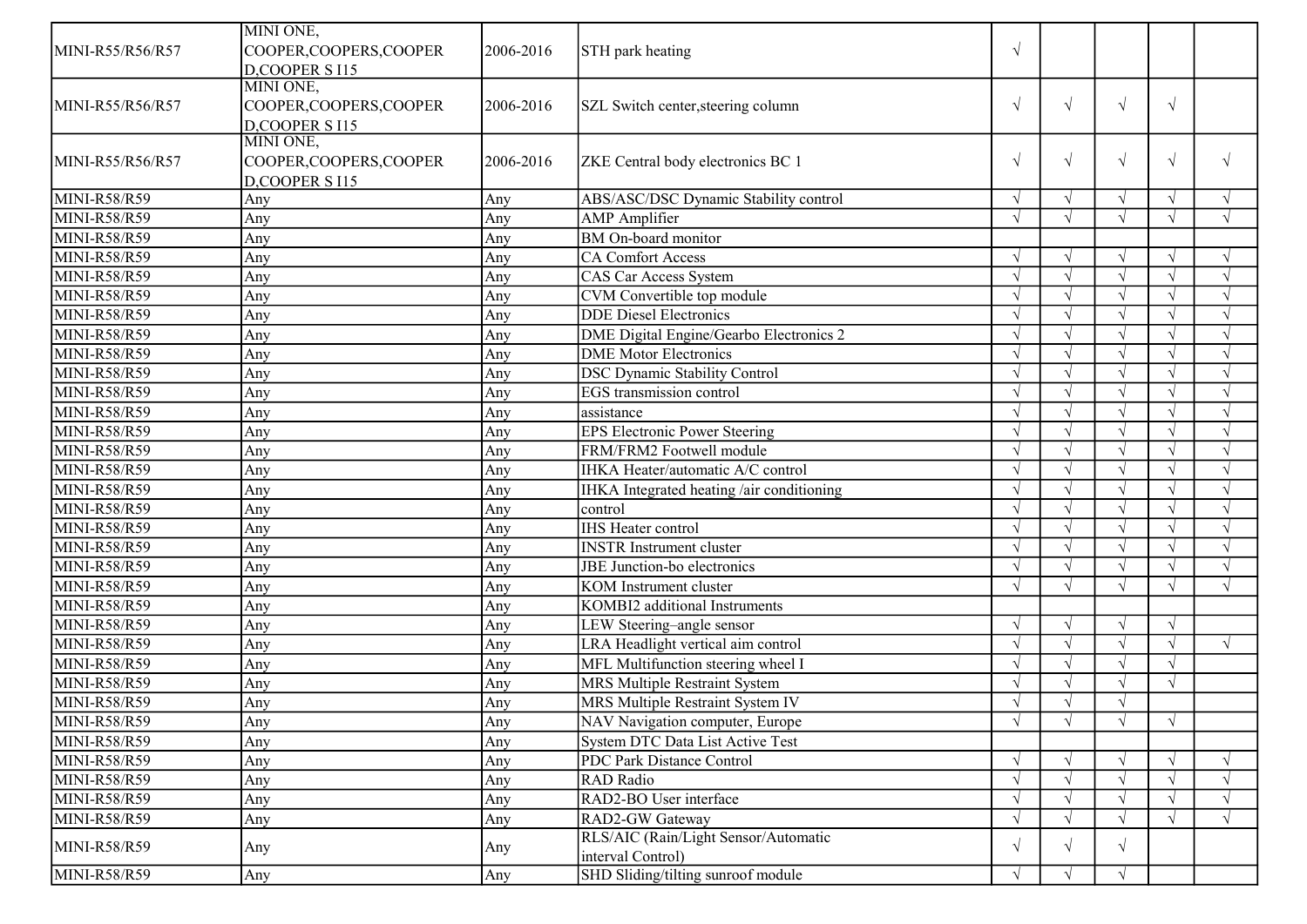| MINI-R58/R59                 | Any | Any | SHD Sliding/tilting sunroof module        | $\sqrt{ }$    |            | $\sqrt{ }$ | $\sqrt{ }$ | $\sqrt{ }$ |
|------------------------------|-----|-----|-------------------------------------------|---------------|------------|------------|------------|------------|
| <b>MINI-R58/R59</b>          | Any | Any | STH park heating                          |               |            |            |            |            |
| MINI-R58/R59                 | Any | Any | SZL Switch center, steering column        |               |            | $\sqrt{ }$ | $\sqrt{ }$ |            |
| MINI-R58/R59                 | Any | Any | ZKE Central body electronics BC 1         |               |            | $\sqrt{ }$ |            | $\sqrt{ }$ |
| MINI-R60                     | Any | Any | ABS/ASC/DSC Dynamic Stability control     | $\sqrt{ }$    |            | $\sqrt{ }$ |            | $\sqrt{ }$ |
| MINI-R60                     | Any | Any | <b>AMP</b> Amplifier                      | $\sqrt{ }$    |            | $\sqrt{ }$ | $\sqrt{ }$ | $\sqrt{ }$ |
| MINI-R60                     | Any | Any | BM On-board monitor                       |               |            |            |            |            |
| MINI-R60                     | Any | Any | <b>CA Comfort Access</b>                  | $\sqrt{ }$    |            | $\sqrt{ }$ |            | $\sqrt{ }$ |
| $MINI-R60$                   | Any | Any | CAS Car Access System                     | $\sqrt{ }$    |            | $\sqrt{ }$ |            | $\sqrt{ }$ |
| MINI-R60                     | Any | Any | CVM Convertible top module                | $\mathcal{N}$ |            | $\sqrt{ }$ |            |            |
| MINI-R60                     | Any | Any | <b>DDE</b> Diesel Electronics             | $\sqrt{ }$    |            | $\sqrt{ }$ |            | $\sqrt{ }$ |
| MINI-R60                     | Any | Any | DME Digital Engine/Gearbo Electronics 2   | $\sqrt{ }$    |            | $\sqrt{ }$ |            | $\sqrt{ }$ |
| MINI-R60                     | Any | Any | <b>DME</b> Motor Electronics              |               |            | $\sqrt{ }$ |            |            |
| MINI-R60                     | Any | Any | <b>DSC Dynamic Stability Control</b>      |               |            | $\sqrt{ }$ |            | $\sqrt{ }$ |
| MINI-R60                     | Any | Any | EGS transmission control                  |               |            | $\sqrt{ }$ |            |            |
| MINI-R60                     | Any | Any | assistance                                |               |            | $\sqrt{ }$ |            | $\sqrt{ }$ |
| MINI-R60                     | Any | Any | <b>EPS Electronic Power Steering</b>      |               |            | $\sqrt{ }$ |            | $\sqrt{ }$ |
| MINI-R60                     | Any | Any | FRM/FRM2 Footwell module                  |               |            | $\sqrt{ }$ |            | $\sqrt{ }$ |
| MINI-R60                     | Any | Any | IHKA Heater/automatic A/C control         |               |            | $\sqrt{ }$ |            |            |
| MINI-R60                     | Any | Any | IHKA Integrated heating /air conditioning | $\sqrt{ }$    |            | $\sqrt{ }$ |            | $\sqrt{ }$ |
| MINI-R60                     | Any | Any | control                                   |               |            | $\sqrt{ }$ |            |            |
| MINI-R60                     | Any | Any | <b>IHS</b> Heater control                 | $\sqrt{ }$    |            | $\sqrt{ }$ |            | $\sqrt{ }$ |
| MINI-R60                     | Any | Any | <b>INSTR</b> Instrument cluster           | $\sqrt{ }$    |            | $\sqrt{ }$ |            | $\sqrt{ }$ |
| MINI-R60                     | Any | Any | JBE Junction-bo electronics               | $\sqrt{ }$    |            | $\sqrt{ }$ |            | $\sqrt{ }$ |
| MINI-R60                     | Any | Any | KOM Instrument cluster                    | $\sqrt{ }$    |            | $\sqrt{ }$ |            | $\sqrt{ }$ |
| MINI-R60                     | Any | Any | KOMBI2 additional Instruments             |               |            |            |            |            |
| MINI-R60                     | Any | Any | LEW Steering-angle sensor                 |               |            | $\sqrt{ }$ | $\sqrt{ }$ |            |
| MINI-R60                     | Any | Any | LRA Headlight vertical aim control        | $\sqrt{ }$    |            | $\sqrt{ }$ | $\sqrt{ }$ | $\sqrt{ }$ |
| MINI-R60                     | Any | Any | MFL Multifunction steering wheel I        |               |            | $\sqrt{ }$ |            |            |
| MINI-R60                     | Any | Any | MRS Multiple Restraint System             |               |            | $\sqrt{ }$ | $\sqrt{ }$ |            |
| MINI-R60                     | Any | Any | MRS Multiple Restraint System IV          | $\sqrt{ }$    |            | $\sqrt{ }$ |            |            |
| MINI-R60                     | Any | Any | NAV Navigation computer, Europe           |               |            | $\sqrt{ }$ | $\sqrt{ }$ |            |
| MINI-R60                     | Any | Any | System DTC Data List Active Test          |               |            |            |            |            |
| MINI-R60                     | Any | Any | PDC Park Distance Control                 | $\sqrt{ }$    |            | $\sqrt{ }$ | V          | $\sqrt{ }$ |
| MINI-R60                     | Any | Any | RAD Radio                                 |               |            | $\sqrt{ }$ |            |            |
| $\overline{\text{MINI-R60}}$ | Any | Any | RAD2-BO User interface                    | $\sqrt{ }$    |            |            |            |            |
| MINI-R60                     | Any | Any | RAD2-GW Gateway                           | $\sqrt{ }$    | $\sqrt{ }$ | $\sqrt{ }$ | $\sqrt{ }$ | $\sqrt{ }$ |
| MINI-R60                     |     |     | RLS/AIC (Rain/Light Sensor/Automatic      | $\sqrt{ }$    | $\sqrt{ }$ | $\sqrt{ }$ |            |            |
|                              | Any | Any | interval Control)                         |               |            |            |            |            |
| MINI-R60                     | Any | Any | SHD Sliding/tilting sunroof module        | $\sqrt{ }$    |            | $\sqrt{ }$ |            |            |
| MINI-R60                     | Any | Any | SHD Sliding/tilting sunroof module        | $\sqrt{ }$    |            | $\sqrt{ }$ | $\sqrt{ }$ | $\sqrt{ }$ |
| MINI-R60                     | Any | Any | STH park heating                          |               |            |            |            |            |
| MINI-R60                     | Any | Any | SZL Switch center, steering column        | $\sqrt{ }$    |            | $\sqrt{ }$ | $\sqrt{ }$ |            |
| MINI-R60                     | Any | Any | ZKE Central body electronics BC 1         | $\sqrt{ }$    |            | $\sqrt{}$  | $\sqrt{ }$ | $\sqrt{ }$ |
| MINI-R61                     | Any | Any | ABS/ASC/DSC Dynamic Stability control     | $\sqrt{ }$    |            | $\sqrt{ }$ |            | $\sqrt{ }$ |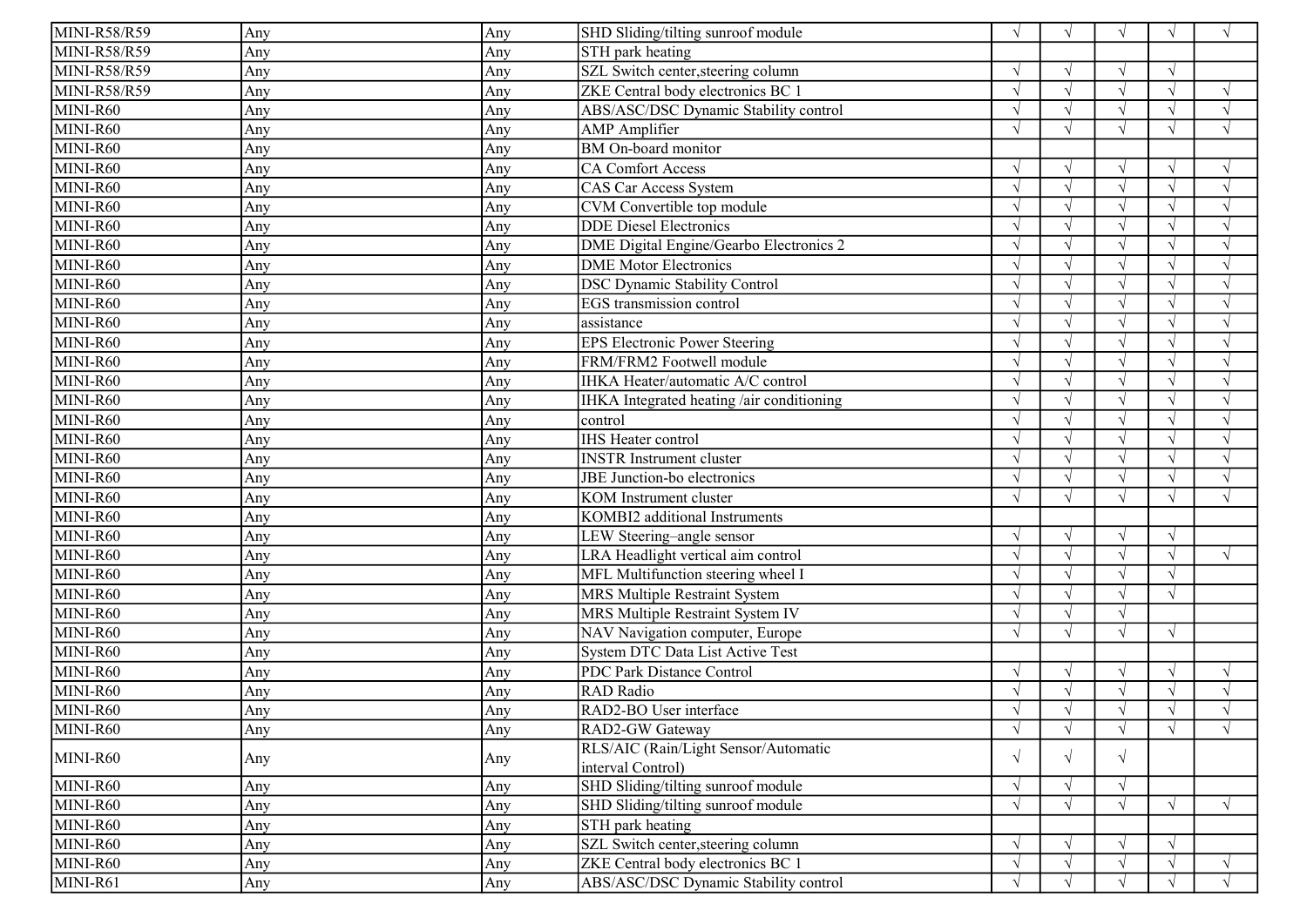| MINI-R61 | Any | Any | <b>AMP</b> Amplifier                           | $\sqrt{ }$    | $\sqrt{ }$ | $\sqrt{ }$ | $\sqrt{ }$ | $\sqrt{ }$ |
|----------|-----|-----|------------------------------------------------|---------------|------------|------------|------------|------------|
| MINI-R61 | Anv | Any | BM On-board monitor                            |               |            |            |            |            |
| MINI-R61 | Any | Any | <b>CA Comfort Access</b>                       | $\sqrt{ }$    |            | $\sqrt{ }$ | $\sqrt{ }$ | $\sqrt{ }$ |
| MINI-R61 | Any | Any | <b>CAS Car Access System</b>                   | $\sqrt{ }$    |            | $\sqrt{}$  |            | $\sqrt{ }$ |
| MINI-R61 | Any | Any | CVM Convertible top module                     | $\sqrt{ }$    |            | $\sqrt{ }$ |            | $\sqrt{ }$ |
| MINI-R61 | Any | Any | <b>DDE</b> Diesel Electronics                  | $\sqrt{ }$    |            | $\sqrt{ }$ |            | $\sqrt{ }$ |
| MINI-R61 | Any | Any | <b>DME</b> Digital Engine/Gearbo Electronics 2 | $\sqrt{ }$    |            | $\sqrt{ }$ |            | $\sqrt{ }$ |
| MINI-R61 | Any | Any | <b>DME</b> Motor Electronics                   |               |            | $\sqrt{ }$ |            | $\sqrt{ }$ |
| MINI-R61 | Any | Any | <b>DSC Dynamic Stability Control</b>           | $\mathcal{N}$ |            | $\sqrt{ }$ |            | $\sqrt{ }$ |
| MINI-R61 | Any | Any | EGS transmission control                       |               |            | $\sqrt{ }$ |            | $\sqrt{ }$ |
| MINI-R61 | Any | Any | assistance                                     | $\sqrt{ }$    |            | $\sqrt{ }$ |            | $\sqrt{ }$ |
| MINI-R61 | Any | Any | <b>EPS Electronic Power Steering</b>           | $\sqrt{ }$    |            | $\sqrt{ }$ |            | $\sqrt{ }$ |
| MINI-R61 | Any | Any | FRM/FRM2 Footwell module                       | $\sqrt{ }$    |            | $\sqrt{ }$ |            | $\sqrt{ }$ |
| MINI-R61 | Any | Any | IHKA Heater/automatic A/C control              | $\sqrt{ }$    |            | $\sqrt{ }$ |            | $\sqrt{ }$ |
| MINI-R61 | Any | Any | IHKA Integrated heating /air conditioning      | $\sqrt{ }$    |            | $\sqrt{ }$ |            | $\sqrt{ }$ |
| MINI-R61 | Any | Any | control                                        | $\sqrt{ }$    |            | $\sqrt{ }$ |            | $\sqrt{ }$ |
| MINI-R61 | Any | Any | <b>IHS Heater control</b>                      | $\sqrt{ }$    |            | $\sqrt{ }$ |            | $\sqrt{ }$ |
| MINI-R61 | Any | Any | <b>INSTR</b> Instrument cluster                | $\sqrt{ }$    |            | $\sqrt{ }$ |            | $\sqrt{ }$ |
| MINI-R61 | Any | Any | JBE Junction-bo electronics                    | $\sqrt{ }$    |            | $\sqrt{ }$ |            | $\sqrt{ }$ |
| MINI-R61 | Any | Any | <b>KOM</b> Instrument cluster                  |               |            | $\sqrt{ }$ |            | $\sqrt{ }$ |
| MINI-R61 | Any | Any | KOMBI2 additional Instruments                  |               |            |            |            |            |
| MINI-R61 | Any | Any | LEW Steering-angle sensor                      | $\sqrt{ }$    |            | $\sqrt{ }$ | $\sqrt{ }$ |            |
| MINI-R61 | Any | Any | LRA Headlight vertical aim control             | $\sqrt{ }$    |            | $\sqrt{ }$ | $\sqrt{ }$ | $\sqrt{ }$ |
| MINI-R61 | Any | Any | MFL Multifunction steering wheel I             | $\sqrt{ }$    |            | $\sqrt{ }$ | $\sqrt{ }$ |            |
| MINI-R61 | Any | Any | <b>MRS Multiple Restraint System</b>           | $\sqrt{ }$    |            | $\sqrt{ }$ | $\sqrt{ }$ |            |
| MINI-R61 | Any | Any | MRS Multiple Restraint System IV               | $\sqrt{ }$    |            | $\sqrt{ }$ |            |            |
| MINI-R61 | Any | Any | NAV Navigation computer, Europe                | $\sqrt{ }$    |            | $\sqrt{ }$ | $\sqrt{ }$ |            |
| MINI-R61 | Any | Any | <b>System DTC Data List Active Test</b>        |               |            |            |            |            |
| MINI-R61 | Any | Any | PDC Park Distance Control                      | $\sqrt{ }$    |            | $\sqrt{ }$ | $\sqrt{ }$ | $\sqrt{ }$ |
| MINI-R61 | Any | Any | <b>RAD</b> Radio                               | $\sqrt{ }$    |            | $\sqrt{ }$ |            | $\sqrt{ }$ |
| MINI-R61 | Anv | Any | RAD2-BO User interface                         | $\sqrt{ }$    |            | $\sqrt{ }$ |            | $\sqrt{ }$ |
| MINI-R61 | Any | Any | RAD2-GW Gateway                                | $\mathcal{N}$ |            | $\sqrt{ }$ | $\sqrt{ }$ | $\sqrt{ }$ |
| MINI-R61 |     | Any | RLS/AIC (Rain/Light Sensor/Automatic           | $\sqrt{ }$    |            | $\sqrt{ }$ |            |            |
|          | Any |     | interval Control)                              |               |            |            |            |            |
| MINI-R61 | Any | Any | SHD Sliding/tilting sunroof module             | $\sqrt{ }$    | $\sqrt{ }$ | $\sqrt{ }$ |            |            |
| MINI-R61 | Any | Any | SHD Sliding/tilting sunroof module             | $\sqrt{ }$    | $\sqrt{ }$ | $\sqrt{ }$ | $\sqrt{ }$ | $\sqrt{ }$ |
| MINI-R61 | Any | Any | STH park heating                               |               |            |            |            |            |
| MINI-R61 | Any | Any | SZL Switch center, steering column             | $\sqrt{ }$    |            | $\sqrt{ }$ | $\sqrt{ }$ |            |
| MINI-R61 | Any | Any | ZKE Central body electronics BC 1              |               |            | $\sqrt{ }$ |            | $\sqrt{ }$ |

| Vehicle Special Function covered                             |                                      |                                  |  |  |  |  |
|--------------------------------------------------------------|--------------------------------------|----------------------------------|--|--|--|--|
| Function                                                     | 'Type                                | <b>ISpecial Function</b>         |  |  |  |  |
| <b>MINI</b><br>R <sub>50</sub> R <sub>52</sub><br>e function | $R$ <sup>53/Servic</sup> Maintenance | Reset service interval indicator |  |  |  |  |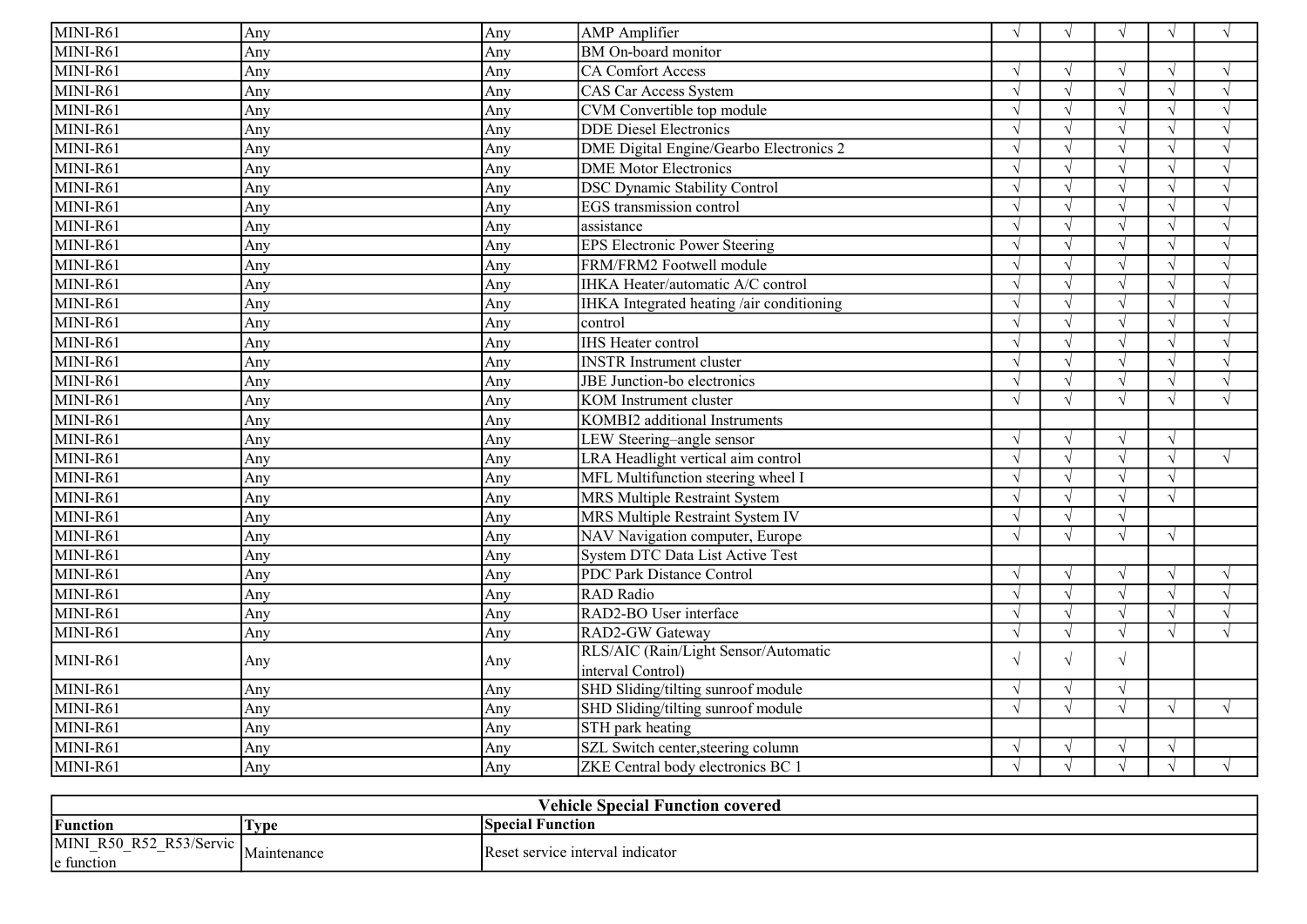| MINI R50 R52 R53/Servic<br>e function                             | Drive                                       | Electronic car immobilization system       |
|-------------------------------------------------------------------|---------------------------------------------|--------------------------------------------|
| MINI R50 R52 R53/Servic                                           |                                             |                                            |
| e function                                                        | Drive                                       | <b>Motor Electronics</b>                   |
| MINI R50 R52 R53/Servic<br>e function                             | Chassis                                     | ABS/ASC/DSC Dynamic Stability Control      |
| MINI R50 R52 R53/Servic<br>e function                             | Body\Instrument cluster                     | Reset service interval indicator           |
| MINI R50 R52 R53/Servic<br>e function                             | Body\Instrument cluster                     | Sleep mode                                 |
| MINI R50 R52 R53/Servic<br>e function                             | Body\Instrument cluster                     | System test                                |
| MINI R50 R52 R53/Servic<br>e function                             | Body\Light Check Module                     | Adaptive directional headlights            |
| MINI R50 R52 R53/Servic<br>e function                             | Body                                        | Light switching centre                     |
| MINI R50 R52 R53/Servic<br>e function                             | Body                                        | Electronic car immobilization system       |
| MINI R50 R52 R53/Servic<br>e function                             | Body\Transport mode                         | Delete transport mode                      |
| MINI R50 R52 R53/Servic<br>e function                             | Body\Transport mode                         | Set transport mode                         |
| MINI R50 R52 R53/Servic<br>e function                             | Body                                        | Automatic Interval Control                 |
| MINI R50_R52_R53/Servic<br>e function                             | Body                                        | Multiple Restraint System                  |
| MINI R50 R52 R53/Servic<br>e function                             | Body                                        | ZKE Central body electrics                 |
| MINI R50 R52 R53/Servic<br>e function                             | Body                                        | Heating/air-conditioning system            |
| MINI R50 R52 R53/Servic<br>e function                             | Body                                        | Park Distance Control                      |
| MINI R55 R56 R57/Servic<br>e function                             | mode/pre-delivery check                     | Delete transport mode                      |
| MINI R55 R56 R57/Servic Maintenance\Transport<br>e function       | mode/pre-delivery check                     | Set transport mode                         |
| MINI R55 R56 R57/Servic<br>e function                             | mode/pre-delivery check                     | Charging the battery via diagnostic socket |
| MINI R55 R56 R57/Servic Maintenance\CBS correction,<br>e function | tester data                                 |                                            |
| MINI R55 R56_R57/Servic<br>e function                             | Maintenance\CBS reset                       |                                            |
| MINI R55 R56 R57/Servic<br>e function                             | Maintenance\CBS correction,<br>vehicle data |                                            |
| MINI R55 R56 R57/Servic<br>e function                             | Maintenance                                 | Oil Reset                                  |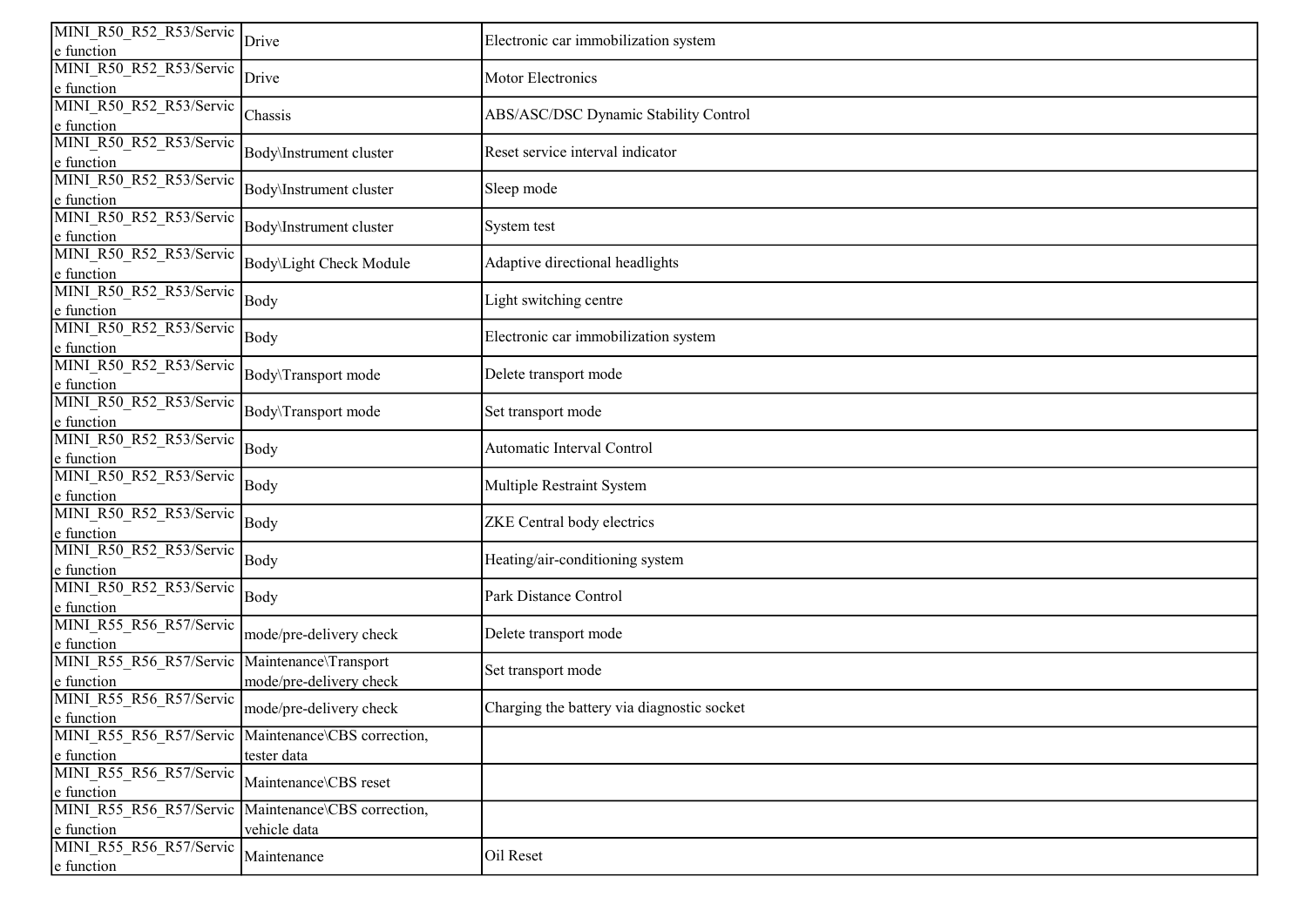| MINI R55 R56 R57/Servic<br>e function                           | Drive                             | <b>Motor Electronics</b>                   |
|-----------------------------------------------------------------|-----------------------------------|--------------------------------------------|
| MINI R55 R56 R57/Servic<br>e function                           | Drive\CAS                         | CAS reset                                  |
| MINI R55 R56 R57/Servic<br>e function                           | Drive\CAS                         | Reset internal ELV fault counter           |
| MINI R55 R56 R57/Servic<br>e function                           | Drive\CAS                         | Selector lever test                        |
| MINI R55 R56 R57/Servic<br>e function                           | Drive\CAS                         | Remote key test                            |
| MINI R55 R56 R57/Servic<br>e function                           | Drive                             | Transmission control                       |
| MINI R55 R56 R57/Servic<br>e function                           | Drive                             | Transmission control VTG                   |
| MINI R55 R56_R57/Servic<br>e function                           | Chassis                           | Parking brake                              |
| MINI R55 R56_R57/Servic<br>e function                           | Chassis                           | Fully electric steering column             |
| MINI R55 R56 R57/Servic<br>e function                           | Chassis                           | Steering-angle sensor                      |
| MINI R55 R56 R57/Servic<br>e function                           | Chassis                           | Wheel-slip control system                  |
| MINI R55 R56 R57/Servic<br>e function                           | Chassis                           | Dynamic Drive                              |
| MINI R55 R56 R57/Servic<br>e function                           | Chassis                           | Electronic Damper Control K                |
| MINI R55 R56 R57/Servic<br>e function                           | Chassis                           | Electromechanical power steering           |
| MINI R55 R56 R57/Servic Body\Locking and security<br>e function | functions\Sliding/tilting sunroof | Initialize slide/tilt sunroof              |
| MINI R55 R56 R57/Servic<br>e function                           | functions                         | Remote control/key                         |
| MINI R55 R56 R57/Servic<br>e function                           | functions                         | Power windows                              |
| MINI R55 R56 R57/Servic<br>e function                           | Body                              | Power supply(Battery)                      |
| MINI_R55_R56_R57/Servic                                         | Body                              | Rain/light sensor                          |
| e function<br>MINI_R55_R56_R57/Servic<br>e function             | Body                              | Heating/air-conditioning system            |
| MINI_R55_R56_R57/Servic<br>e function                           | Body                              | Safety system                              |
| MINI_R55_R56_R57/Servic<br>e function                           | Body\Telecommunication            | Universal charging and hands-free facility |
| MINI_R55_R56_R57/Servic<br>e function                           | Body\Telecommunication            | TCU Telematic Control Unit                 |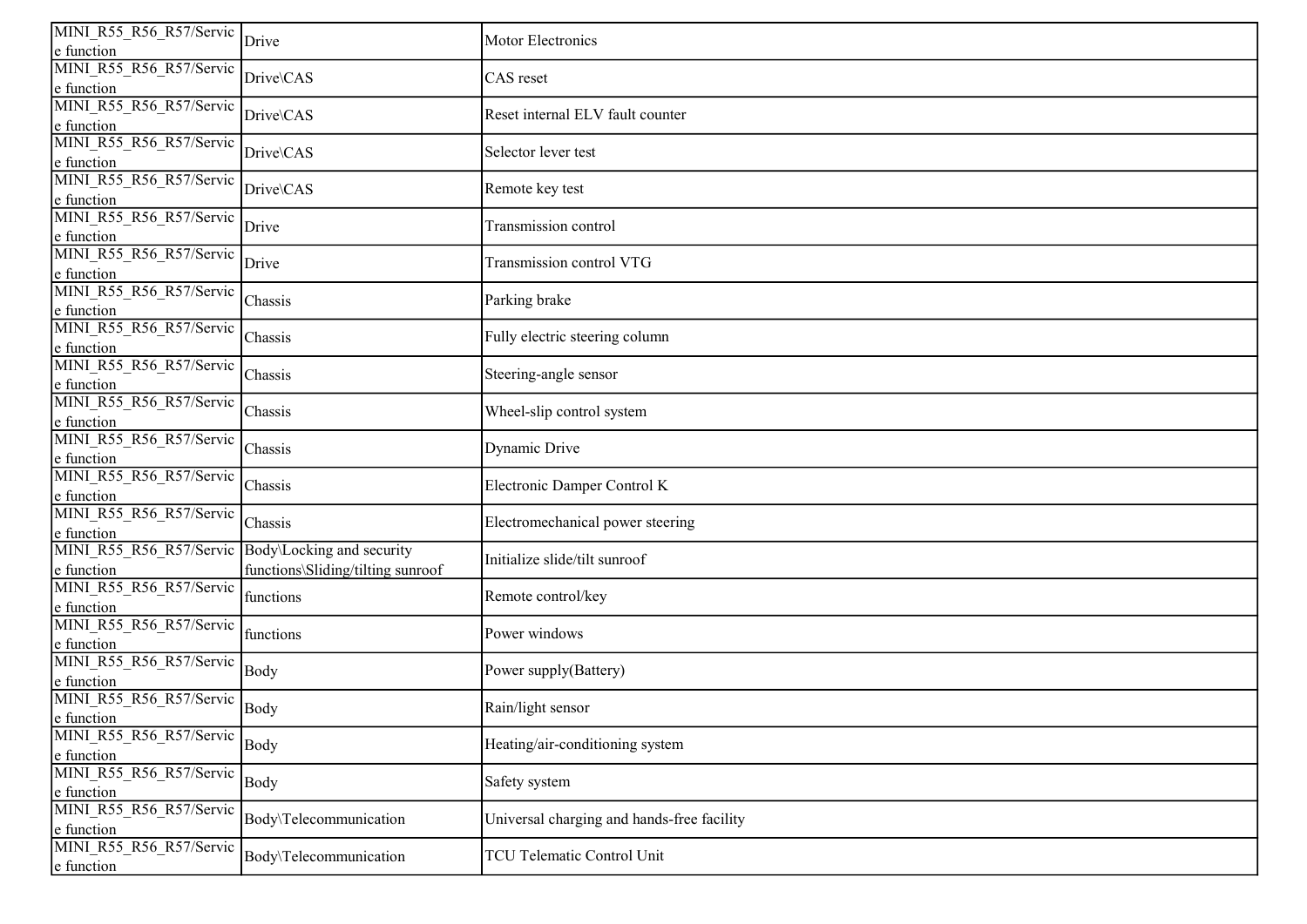| MINI R55_R56_R57/Servic<br>e function          | Body\Telecommunication                           | ULF-SB $\sqrt{}$ interface bo $\sqrt{}$    |
|------------------------------------------------|--------------------------------------------------|--------------------------------------------|
| MINI R55 R56 R57/Servic<br>e function          | Body\Telecommunication                           | ULF-SB√-H interface bo√ High               |
| MINI R55 R56 R57/Servic<br>e function          | Body\Telecommunication                           | Fived installation                         |
| MINI R55 R56 R57/Servic<br>e function          | Body                                             | Navigation                                 |
| MINI R55 R56 R57/Servic<br>e function          | Body                                             | SBSR Satellite, B-pillar, right            |
| MINI R55_R56_R57/Servic<br>e function          | Body                                             | Seats                                      |
| MINI R55 R56 R57/Servic<br>e function          | Body                                             | MOST ring                                  |
| MINI R55_R56_R57/Servic                        | Body                                             | Headunit                                   |
| e function<br>MINI_R58_R59/Service<br>function | Maintenance                                      | CBS reset                                  |
| MINI R58 R59/Service<br>function               | Maintenance                                      | CBS correction, vehicle data               |
| MINI R58 R59/Service<br>function               | Maintenance\Transport<br>mode/pre-delivery check | Delete transport mode                      |
| MINI R58 R59/Service<br>function               | Maintenance\Transport<br>mode/pre-delivery check | Set transport mode                         |
| MINI R58 R59/Service<br>function               | Maintenance\Transport<br>mode/pre-delivery check | Charging the battery via diagnostic socket |
| MINI R58 R59/Service<br>function               | Maintenance                                      | Oil Reset                                  |
| MINI R58 R59/Service<br>function               | Drive                                            | Motor Electronics                          |
| MINI R58 R59/Service<br>function               | Drive\CAS                                        | CAS reset                                  |
| MINI R58 R59/Service<br>function               | Drive\CAS                                        | Reset internal ELV fault counter           |
| MINI R58 R59/Service<br>function               | Drive\CAS                                        | Selector lever test                        |
| MINI R58_R59/Service                           | Drive\CAS                                        | Remote key test                            |
| function<br>MINI_R58_R59/Service<br>function   | Drive                                            | Transmission control                       |
| MINI_R58_R59/Service<br>function               | Drive                                            | Transmission control VTG                   |
| MINI_R58_R59/Service<br>function               | Chassis                                          | Parking brake                              |
| MINI_R58_R59/Service<br>function               | Chassis                                          | Fully electric steering column             |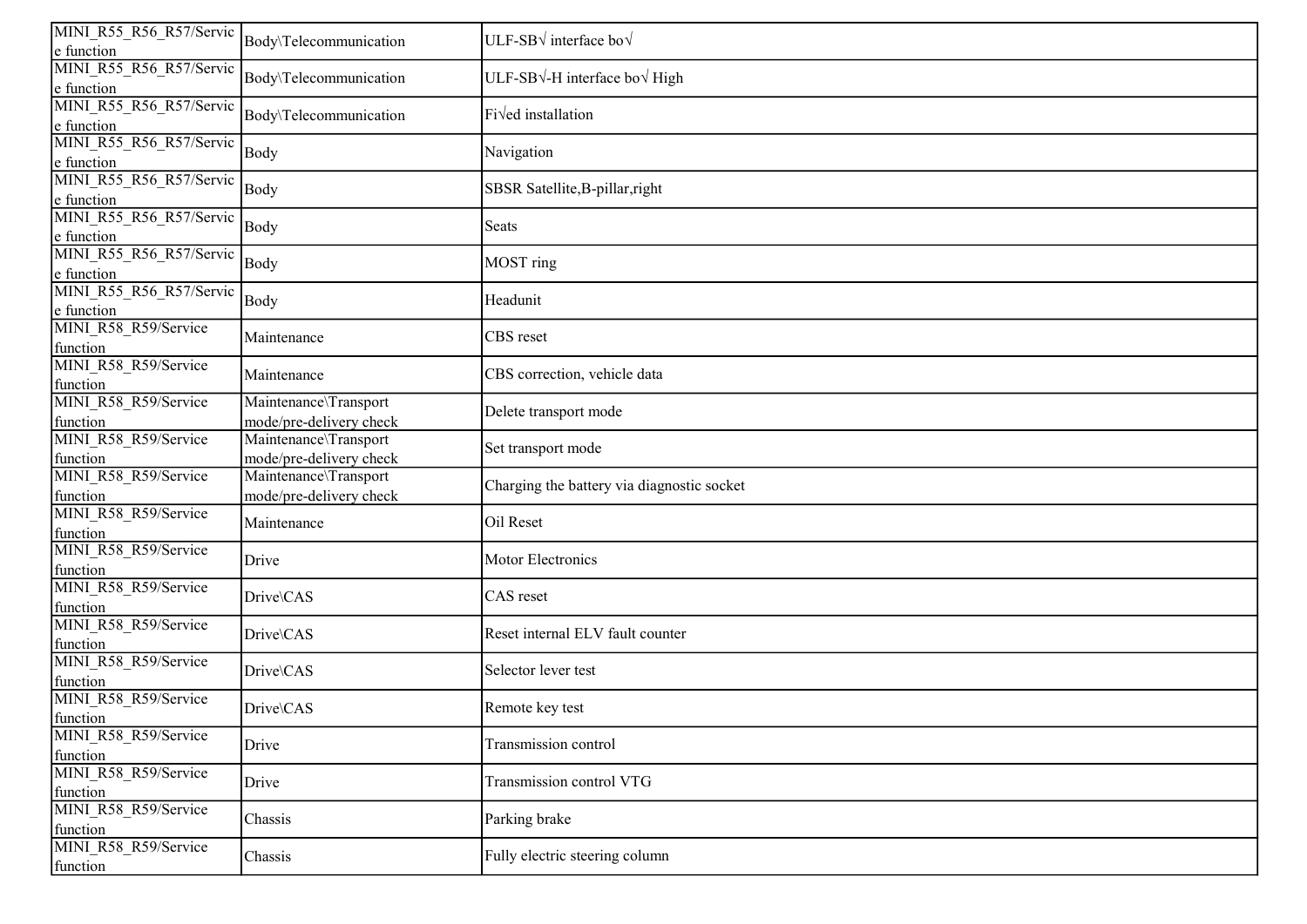| MINI R58 R59/Service<br>function | Chassis                                                        | Steering-angle sensor                                |
|----------------------------------|----------------------------------------------------------------|------------------------------------------------------|
| MINI R58 R59/Service<br>function | Chassis                                                        | Wheel-slip control system                            |
| MINI R58 R59/Service<br>function | Chassis                                                        | Electronic Damper Control K                          |
| MINI R58 R59/Service<br>function | Chassis                                                        | Electromechanical power steering                     |
| MINI R58 R59/Service<br>function | Body\Locking and security<br>functions\Sliding/tilting sunroof | Initialize slide/tilt sunroof                        |
| MINI R58 R59/Service<br>function | Body\Locking and security<br>functions\Sliding/tilting sunroof | Delivery position                                    |
| MINI R58 R59/Service<br>function | functions                                                      | Remote control/key                                   |
| MINI R58 R59/Service<br>function | functions                                                      | Power windows                                        |
| MINI R58 R59/Service<br>function | Body                                                           | Power supply(Battery)                                |
| MINI R58 R59/Service<br>function | Body                                                           | Rain/light sensor                                    |
| MINI R58 R59/Service<br>function | Body                                                           | Heating/air-conditioning system                      |
| MINI R58 R59/Service<br>function | Body                                                           | Safety system                                        |
| MINI R58 R59/Service<br>function | Body\Telecommunication                                         | Universal charging and hands-free facility           |
| MINI R58 R59/Service<br>function | Body\Telecommunication                                         | <b>TCU Telematic Control Unit</b>                    |
| MINI R58 R59/Service<br>function | Body\Telecommunication                                         | ULF-SB $\sqrt{}$ interface bo $\sqrt{}$              |
| MINI R58 R59/Service<br>function | Body\Telecommunication                                         | ULF-SB $\sqrt{-H}$ interface bo $\sqrt{\text{High}}$ |
| MINI R58 R59/Service<br>function | Body\Telecommunication                                         | Fi√ed installation                                   |
| MINI R58 R59/Service<br>function | Body                                                           | Navigation                                           |
| MINI_R58_R59/Service<br>function | Body                                                           | SBSR Satellite, B-pillar, right                      |
| MINI_R58_R59/Service<br>function | <b>Body</b>                                                    | MOST ring                                            |
| MINI_R58_R59/Service<br>function | Body                                                           | Seats                                                |
| MINI_R58_R59/Service<br>function | Body                                                           | Headunit                                             |
| MINI_R60/Service function        | Maintenance                                                    | CBS reset                                            |
| MINI R60/Service function        | Maintenance                                                    | CBS correction, vehicle data                         |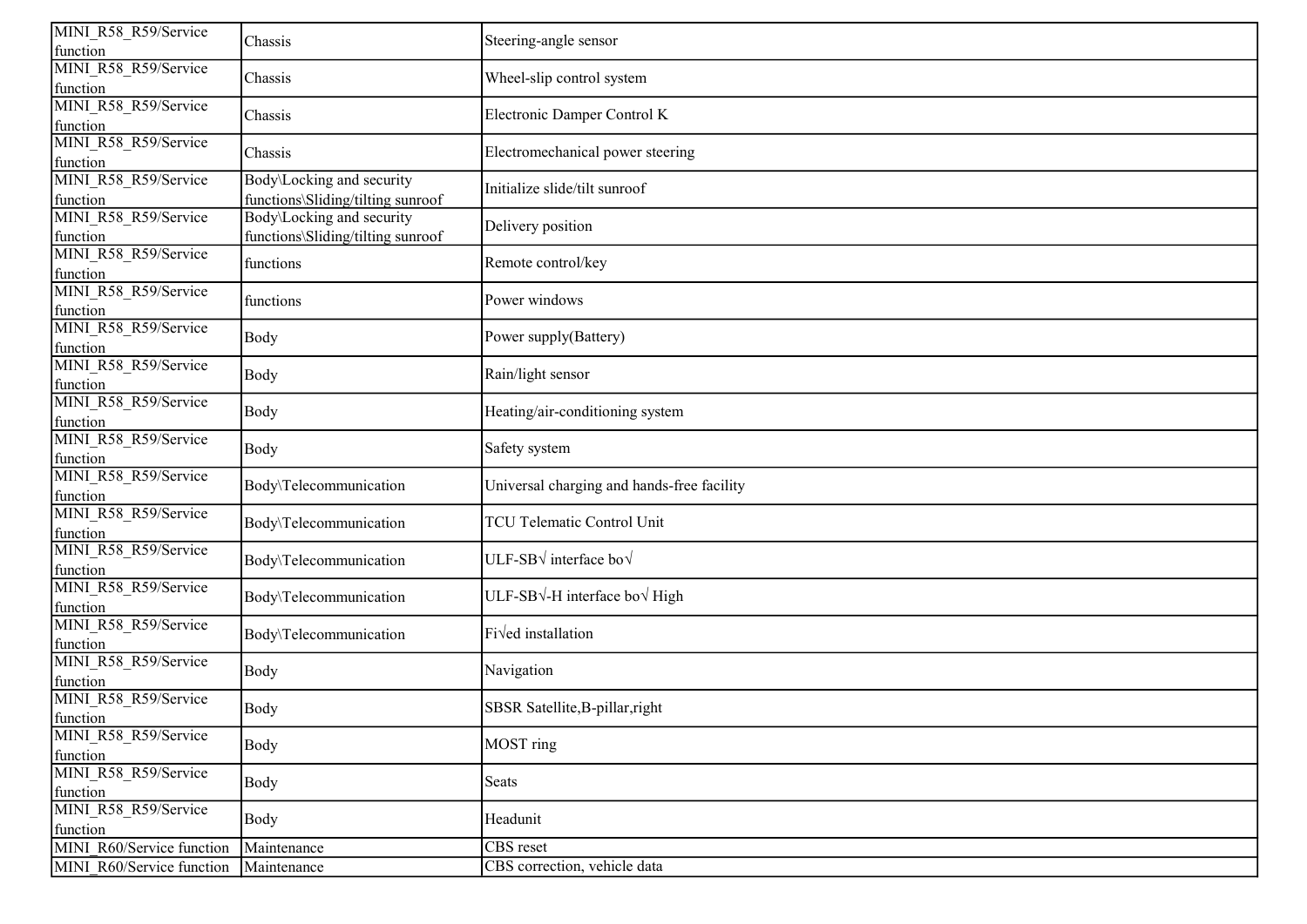| MINI R60/Service function | Maintenance\Transport<br>mode/pre-delivery check               | Delete transport mode                           |
|---------------------------|----------------------------------------------------------------|-------------------------------------------------|
| MINI R60/Service function | Maintenance\Transport<br>mode/pre-delivery check               | Set transport mode                              |
| MINI R60/Service function | Maintenance\Transport<br>mode/pre-delivery check               | Charging the battery via diagnostic socket      |
| MINI R60/Service function | Maintenance                                                    | Oil Reset                                       |
| MINI R60/Service function | Drive                                                          | Motor Electronics                               |
| MINI R60/Service function | Drive\CAS                                                      | CAS reset                                       |
| MINI R60/Service function | Drive\CAS                                                      | Reset internal ELV fault counter                |
| MINI R60/Service function | Drive\CAS                                                      | Selector lever test                             |
| MINI R60/Service function | Drive\CAS                                                      | Remote key test                                 |
| MINI R60/Service function | Drive                                                          | Transmission control                            |
| MINI R60/Service function | Chassis                                                        | Parking brake                                   |
| MINI R60/Service function | Chassis                                                        | Fully electric steering column                  |
| MINI R60/Service function | Chassis                                                        | Steering-angle sensor                           |
| MINI R60/Service function | Chassis                                                        | Wheel-slip control system                       |
| MINI R60/Service function | Chassis                                                        | Dynamic Drive                                   |
| MINI R60/Service function | Chassis                                                        | Electronic Damper Control K                     |
| MINI R60/Service function | Chassis                                                        | Electromechanical power steering                |
| MINI R60/Service function | Body\Locking and security<br>functions\Sliding/tilting sunroof | Initialize slide/tilt sunroof                   |
| MINI R60/Service function | Body\Locking and security<br>functions\Sliding/tilting sunroof | Delivery position                               |
| MINI R60/Service function | functions                                                      | Remote control/key                              |
| MINI R60/Service function | functions                                                      | Power windows                                   |
| MINI R60/Service function | Body                                                           | Power supply(Battery)                           |
| MINI R60/Service function | Body                                                           | Rain/light sensor                               |
| MINI R60/Service function | Body                                                           | Heating/air-conditioning system                 |
| MINI R60/Service function | Body                                                           | Safety system                                   |
| MINI R60/Service function | Body\Telecommunication                                         | Universal charging and hands-free facility      |
| MINI R60/Service function | Body\Telecommunication                                         | <b>TCU Telematic Control Unit</b>               |
| MINI R60/Service function | Body\Telecommunication                                         | ULF-SB $\sqrt$ interface bo $\sqrt$             |
| MINI R60/Service function | Body\Telecommunication                                         | ULF-SB $\sqrt{}$ -H interface bo $\sqrt{}$ High |
| MINI R60/Service function | Body\Telecommunication                                         | Fived installation                              |
| MINI R60/Service function | Body                                                           | Navigation                                      |
| MINI R60/Service function | Body                                                           | SBSR Satellite, B-pillar, right                 |
| MINI R60/Service function | Body                                                           | MOST ring                                       |
| MINI R60/Service function | Body                                                           | Seats                                           |
| MINI R60/Service function | Body                                                           | Headunit                                        |
| MINI F56/Service function | Maintenance                                                    | <b>CBS</b> reset                                |
| MINI F56/Service function | Maintenance                                                    | CBS correction, vehicle data                    |
| MINI F56/Service function | Maintenance                                                    | Transport mode/pre-delivery check               |
| MINI F56/Service function | Maintenance                                                    | Oil Reset                                       |
| MINI F56/Service function | Drive                                                          | CAS KL 15 activation/deactivation               |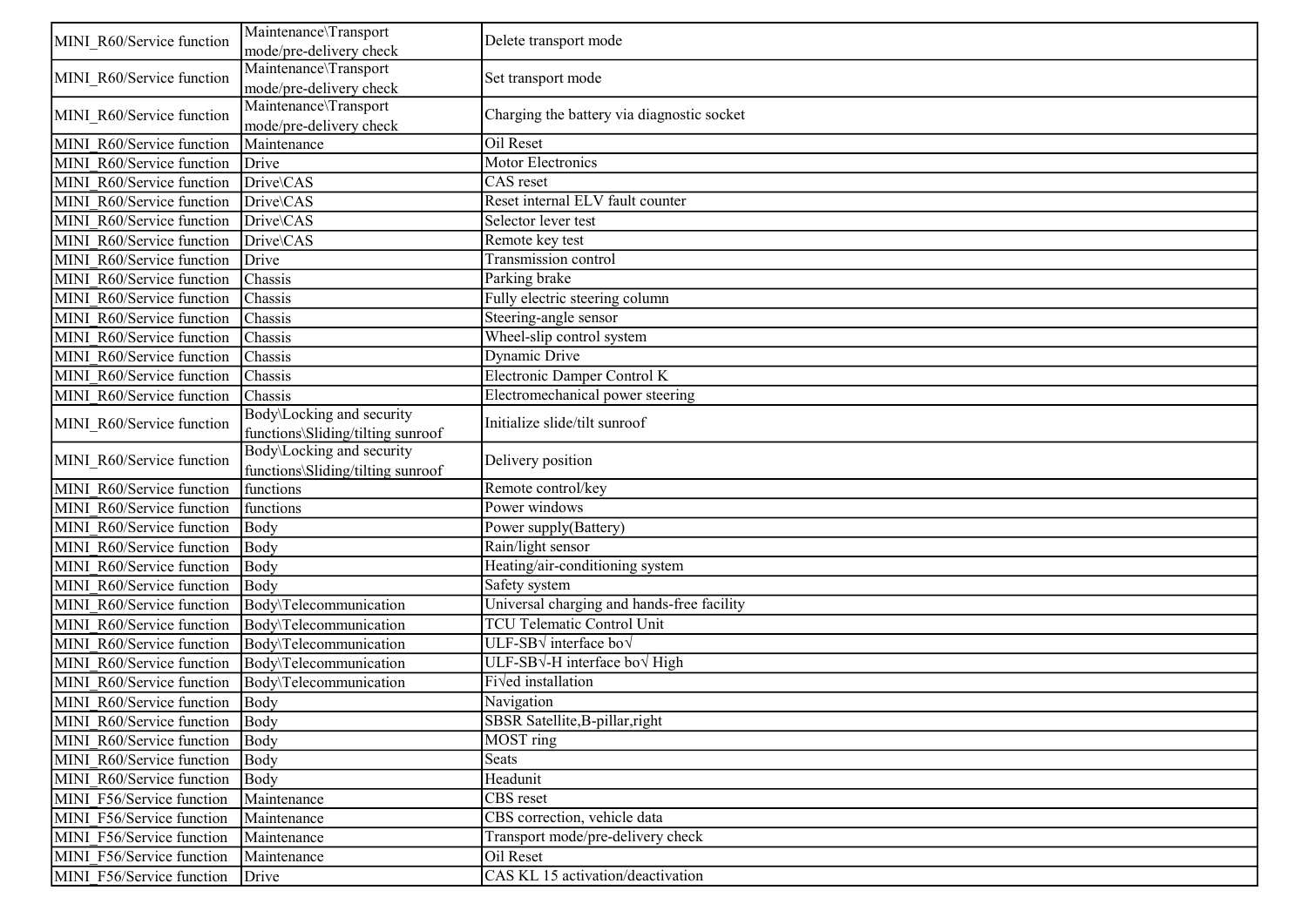| MINI F56/Service function | Drive                   | FEM KL 15 activation/deactivation          |
|---------------------------|-------------------------|--------------------------------------------|
| MINI F56/Service function | Drive                   | Motor Electronics                          |
| MINI F56/Service function | Drive                   | Engine start                               |
| MINI F56/Service function | Drive                   | Transmission control                       |
| MINI F56/Service function | Drive                   | Transfer bov transmission control unit     |
| MINI F56/Service function | Chassis                 | Steering-angle sensor                      |
| MINI F56/Service function | Chassis                 | Electric steering-column adjustment        |
| MINI F56/Service function | Chassis                 | Electromechanical power steering           |
| MINI F56/Service function | Chassis                 | Integrated chassis management              |
| MINI F56/Service function | Chassis                 | Parking brake                              |
| MINI F56/Service function | Chassis                 | ABS/ASC/DSC Dynamic Stability Control      |
| MINI F56/Service function | Chassis                 | Vertical dynamics management               |
| MINI F56/Service function | Chassis                 | Dynamic Drive                              |
| MINI F56/Service function | Chassis                 | Electronic ride height control             |
| MINI F56/Service function | Chassis                 | Active front steering                      |
| MINI F56/Service function | Chassis                 | Rear-a Vle slip-angle control              |
| MINI F56/Service function | Body                    | Heating and air conditioning functions     |
| MINI F56/Service function | Body                    | Locking and security functions             |
| MINI F56/Service function | Body                    | Audio                                      |
| MINI F56/Service function | Body                    | Safety functions                           |
| MINI F56/Service function | Body                    | Lights                                     |
| MINI F56/Service function | Body                    | Power supply(Battery)                      |
| MINI F56/Service function | Body                    | Solar rain/light fogging sensor            |
| MINI F56/Service function | Body                    | Seats                                      |
| MINI F56/Service function | Body                    | Tyre pressure control                      |
| MINI F56/Service function | Body                    | $MOST$ ring                                |
| MINI F56/Service function | Body                    | Central Gateway Module                     |
| MINI F56/Service function | Body                    | Rear seat entertainment system             |
| MINI F56/Service function | Body                    | Headunit                                   |
| MINI F56/Service function | Body                    | All-round vision camera                    |
| MINI F56/Service function | Body                    | <b>Additional functions</b>                |
| MINI F56/Service function | Body                    | Automatic tailgate actuation               |
| MINI R61/Service function | Maintenance             | <b>CBS</b> reset                           |
| MINI R61/Service function | Maintenance             | CBS correction, vehicle data               |
| MINI R61/Service function | Maintenance\Transport   | Delete transport mode                      |
|                           | mode/pre-delivery check |                                            |
| MINI R61/Service function | Maintenance\Transport   | Set transport mode                         |
|                           | mode/pre-delivery check |                                            |
| MINI R61/Service function | Maintenance\Transport   | Charging the battery via diagnostic socket |
|                           | mode/pre-delivery check |                                            |
| MINI R61/Service function | Maintenance             | Oil Reset                                  |
| MINI R61/Service function | Drive                   | Motor Electronics                          |
| MINI R61/Service function | Drive\CAS               | Reset internal ELV fault counter           |
| MINI R61/Service function | Drive\CAS               | Selector lever test                        |
| MINI R61/Service function | Drive\CAS               | Remote key test                            |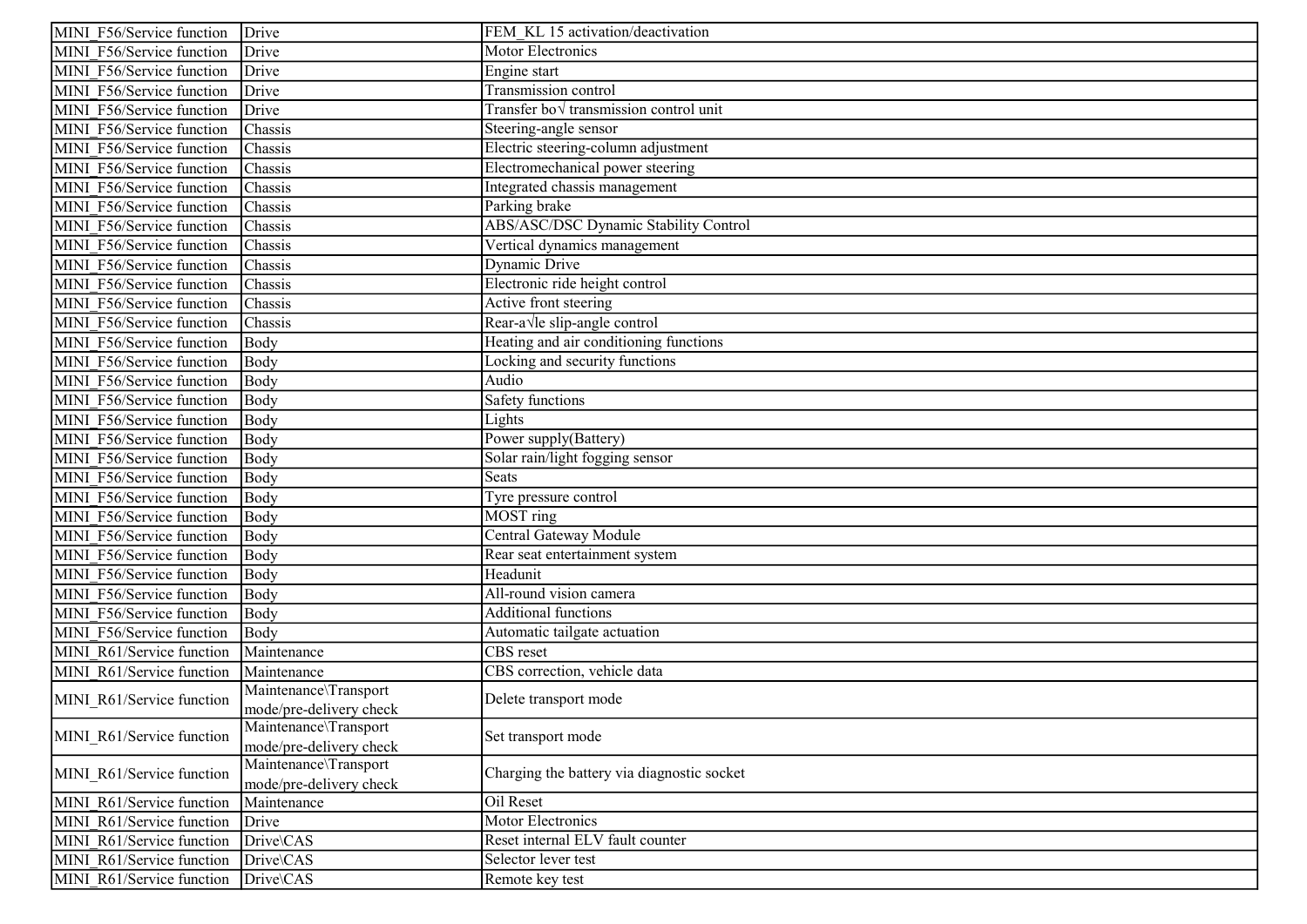| MINI R61/Service function | Drive                                                          | Transmission control                          |
|---------------------------|----------------------------------------------------------------|-----------------------------------------------|
| MINI R61/Service function | Drive                                                          | Transmission control VTG                      |
| MINI R61/Service function | Chassis                                                        | Parking brake                                 |
| MINI R61/Service function | Chassis                                                        | Fully electric steering column                |
| MINI R61/Service function | Chassis                                                        | Steering-angle sensor                         |
| MINI R61/Service function | Chassis                                                        | Wheel-slip control system                     |
| MINI R61/Service function | Chassis                                                        | Dynamic Drive                                 |
| MINI R61/Service function | Chassis                                                        | Electronic Damper Control K                   |
| MINI R61/Service function | Chassis                                                        | Electromechanical power steering              |
| MINI R61/Service function | Body\Locking and security<br>functions\Sliding/tilting sunroof | Initialize slide/tilt sunroof                 |
| MINI R61/Service function | Body\Locking and security<br>functions\Sliding/tilting sunroof | Delivery position                             |
| MINI R61/Service function | functions                                                      | Remote control/key                            |
| MINI R61/Service function | functions                                                      | Power windows                                 |
| MINI R61/Service function | Body                                                           | Power supply(Battery)                         |
| MINI R61/Service function | Body                                                           | Rain/light sensor                             |
| MINI R61/Service function | Body                                                           | Heating/air-conditioning system               |
| MINI R61/Service function | Body                                                           | Safety system                                 |
| MINI R61/Service function | Body\Telecommunication                                         | Universal charging and hands-free facility    |
| MINI R61/Service function | Body\Telecommunication                                         | <b>TCU Telematic Control Unit</b>             |
| MINI R61/Service function | Body\Telecommunication                                         | ULF-SB $\sqrt$ interface bo $\sqrt$           |
| MINI R61/Service function | Body\Telecommunication                                         | ULF-SB√-H interface bo√ High                  |
| MINI R61/Service function | Body\Telecommunication                                         | Fi√ed installation                            |
| MINI R61/Service function | Body                                                           | Navigation                                    |
| MINI R61/Service function | Body                                                           | SBSR Satellite, B-pillar, right               |
| MINI R61/Service function | Body                                                           | MOST ring                                     |
| MINI R61/Service function | Body                                                           | Seats                                         |
| MINI R61/Service function | Body                                                           | Headunit                                      |
| MINI F55/Service function | Maintenance                                                    | CBS reset                                     |
| MINI F55/Service function | Maintenance                                                    | CBS correction, vehicle data                  |
| MINI F55/Service function | Maintenance                                                    | Transport mode/pre-delivery check             |
| MINI F55/Service function | Maintenance                                                    | Oil Reset                                     |
| MINI F55/Service function | Drive                                                          | CAS KL 15 activation/deactivation             |
| MINI F55/Service function | Drive                                                          | Motor Electronics                             |
| MINI F55/Service function | Drive                                                          | Engine start                                  |
| MINI F55/Service function | Drive                                                          | Transmission control                          |
| MINI F55/Service function | Drive                                                          | Transfer bo $\sqrt$ transmission control unit |
| MINI F55/Service function | Drive                                                          | Electric fuel pump                            |
| MINI F55/Service function | Chassis                                                        | Steering-angle sensor                         |
| MINI F55/Service function | Chassis                                                        | Electric steering-column adjustment           |
| MINI F55/Service function | Chassis                                                        | Electromechanical power steering              |
| MINI F55/Service function | Chassis                                                        | Integrated chassis management                 |
| MINI F55/Service function | Chassis                                                        | Parking brake                                 |
| MINI F55/Service function | Chassis                                                        | ABS/ASC/DSC Dynamic Stability Control         |